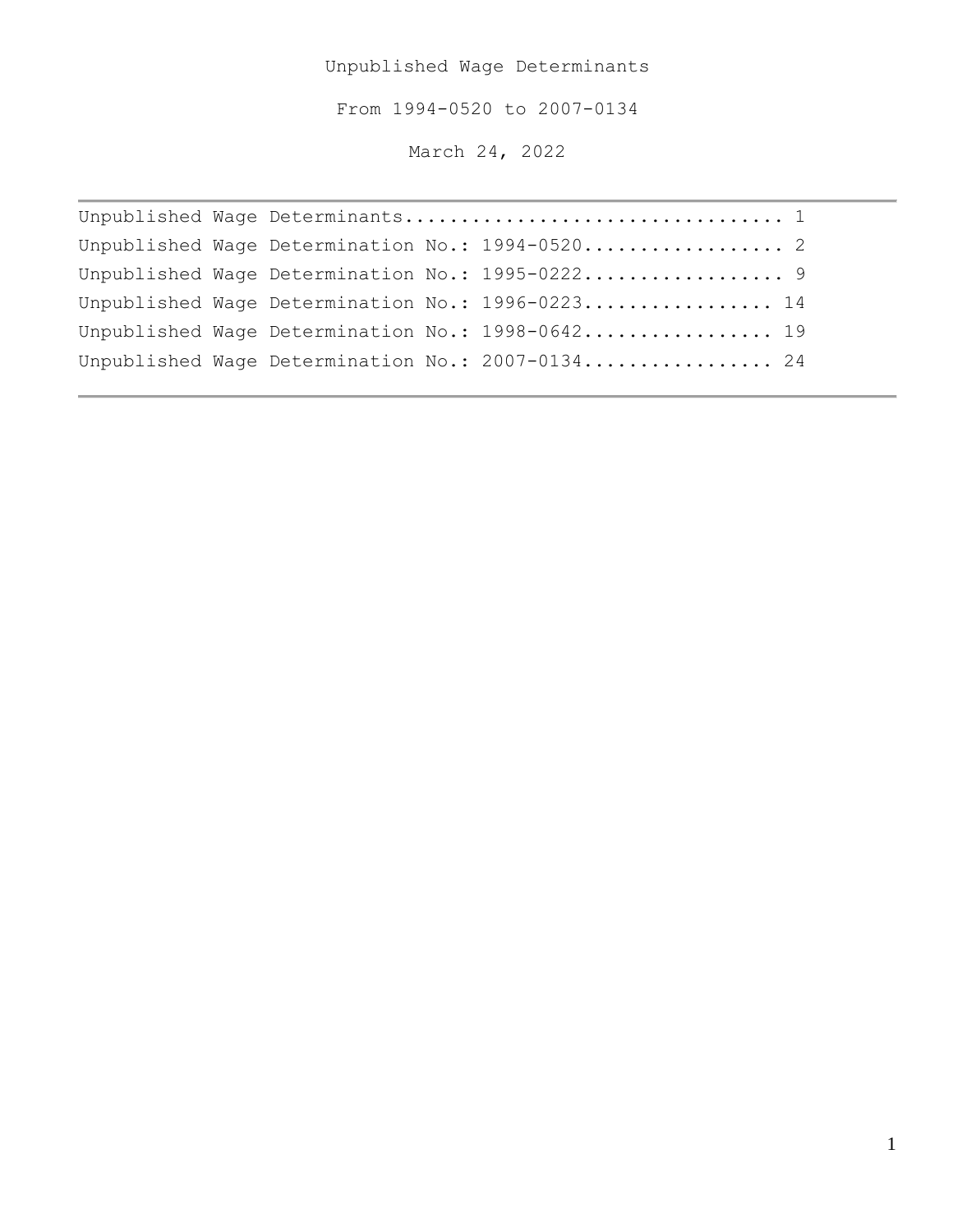<span id="page-1-0"></span>

| REGISTER OF WAGE DETERMINATIONS UNDER  | U.S. DEPARTMENT OF LABOR                                |
|----------------------------------------|---------------------------------------------------------|
| THE SERVICE CONTRACT ACT               | EMPLOYMENT STANDARDS ADMINISTRATION                     |
| By direction of the Secretary of Labor | WAGE AND HOUR DIVISION                                  |
|                                        | WASHINGTON D.C. 20210                                   |
|                                        |                                                         |
|                                        |                                                         |
|                                        |                                                         |
|                                        | Wage Determination No.: 1994-0520                       |
| Division of<br>Daniel W. Simms         | Revision No.: 41                                        |
| Director                               | Wage Determinations   Date Of Last Revision: 03/02/2021 |
|                                        |                                                         |

Note: Under Executive Order (EO) 13658 an hourly minimum wage of \$10.95 for calendar year 2021 applies to all contracts subject to the Service Contract Act for which the contract is awarded (and any solicitation was issued) on or after January 1 2015. If this contract is covered by the EO the contractor must pay all workers in any classification listed on this wage determination at least \$10.95 per hour (or the applicable wage rate listed on this wage determination if it is higher) for all hours spent performing on the contract in calendar year 2021. The EO minimum wage rate will be adjusted annually. Additional information on contractor requirements and worker protections under the EO is available at www.dol.gov/whd/govcontracts.

# State: Tennessee

Area: Tennessee Counties of Anderson Blount Campbell Claiborne Cumberland Fentress Grainger Hamblen Jefferson Knox Loudon Monroe Morgan Pickett Roane Scott Sevier Union

\*\*Fringe Benefits Required Follow the Occupational Listing\*\*

Employed on contracts for Health Physics Technicians support services.

| <b>OCCUPATION CODE - TITLE</b>      | FOOTNOTE | RATE. |
|-------------------------------------|----------|-------|
| - Health Physics Technicians II     |          | 22.65 |
| - Health Physics Technicians III    |          | 28.07 |
| - Health Physics Technologist       |          | 36.13 |
| - Senior Health Physics Technicians |          | 31.14 |

Note: Executive Order (EO) 13706 Establishing Paid Sick Leave for Federal Contractors applies to all contracts subject to the Service Contract Act for which the contract is awarded (and any solicitation was issued) on or after January 1 2017. If this contract is covered by the EO the contractor must provide employees with 1 hour of paid sick leave for every 30 hours they work up to 56 hours of paid sick leave each year. Employees must be permitted to use paid sick leave for their own illness injury or other health-related needs including preventive care; to assist a family member (or person who is like family to the employee) who is ill injured or has other health-related needs including preventive care; or for reasons resulting from or to assist a family member (or person who is like family to the employee) who is the victim of domestic violence sexual assault or stalking. Additional information on contractor requirements and worker protections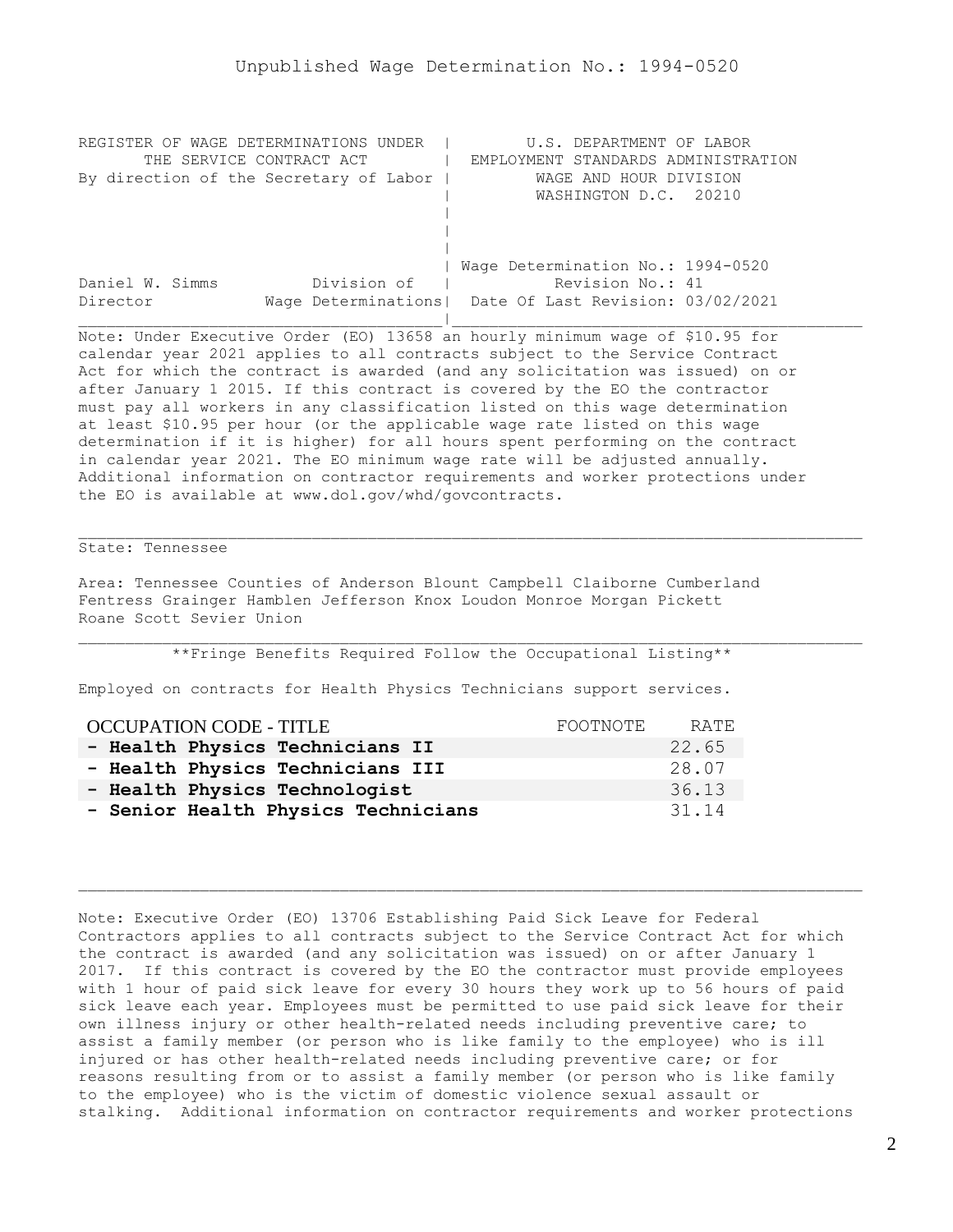under the EO is available at www.dol.gov/whd/govcontracts.

ALL OCCUPATIONS LISTED ABOVE RECEIVE THE FOLLOWING BENEFITS:

HEALTH & WELFARE: \$4.54 per hour up to 40 hours per week or \$181.60 per week or \$786.93 per month

HEALTH & WELFARE EO 13706: \$4.22 per hour up to 40 hours per week or \$168.80 per week or \$731.47 per month\*

\*This rate is to be used only when compensating employees for performance on an SCAcovered contract also covered by EO 13706 Establishing Paid Sick Leave for Federal Contractors. A contractor may not receive credit toward its SCA obligations for any paid sick leave provided pursuant to EO 13706.

VACATION: 2 weeks paid vacation after 1 year of service with a contractor or successor 3 weeks after 5 years and 4 weeks after 15 years. Length of service includes the whole span of continuous service with the present contractor or successor wherever employed and with the predecessor contractors in the performance of similar work at the same Federal facility. (Reg. 29 CFR 4.173)

HOLIDAYS: A minimum of ten paid holidays per year: New Year's Day Martin Luther King Jr.'s Birthday Washington's Birthday Memorial Day Independence Day Labor Day Columbus Day Veterans' Day Thanksgiving Day and Christmas Day. (A contractor may substitute for any of the named holidays another day off with pay in accordance with a plan communicated to the employees involved.) (See 29 CFR 4.174)

\*\* UNIFORM ALLOWANCE \*\*

If employees are required to wear uniforms in the performance of this contract (either by the terms of the Government contract by the employer by the state or local law etc.) the cost of furnishing such uniforms and maintaining (by laundering or dry cleaning) such uniforms is an expense that may not be borne by an employee where such cost reduces the hourly rate below that required by the wage determination. The Department of Labor will accept payment in accordance with the following standards as compliance:

The contractor or subcontractor is required to furnish all employees with an adequate number of uniforms without cost or to reimburse employees for the actual cost of the uniforms. In addition where uniform cleaning and maintenance is made the responsibility of the employee all contractors and subcontractors subject to this wage determination shall (in the absence of a bona fide collective bargaining agreement providing for a different amount or the furnishing of contrary affirmative proof as to the actual cost) reimburse all employees for such cleaning and maintenance at a rate of \$3.35 per week (or \$.67 cents per day). However in those instances where the uniforms furnished are made of ""wash and wear"" materials may be routinely washed and dried with other personal garments and do not require any special treatment such as dry cleaning daily washing or commercial laundering in order to meet the cleanliness or appearance standards set by the terms of the Government contract by the contractor by law or by the nature of the work there is no requirement that employees be reimbursed for uniform maintenance costs.

\*\* SERVICE CONTRACT ACT DIRECTORY OF OCCUPATIONS \*\*

The duties of employees under job titles listed are those described in the ""Service Contract Act Directory of Occupations"" Fifth Edition (Revision 1) dated September 2015 unless otherwise indicated.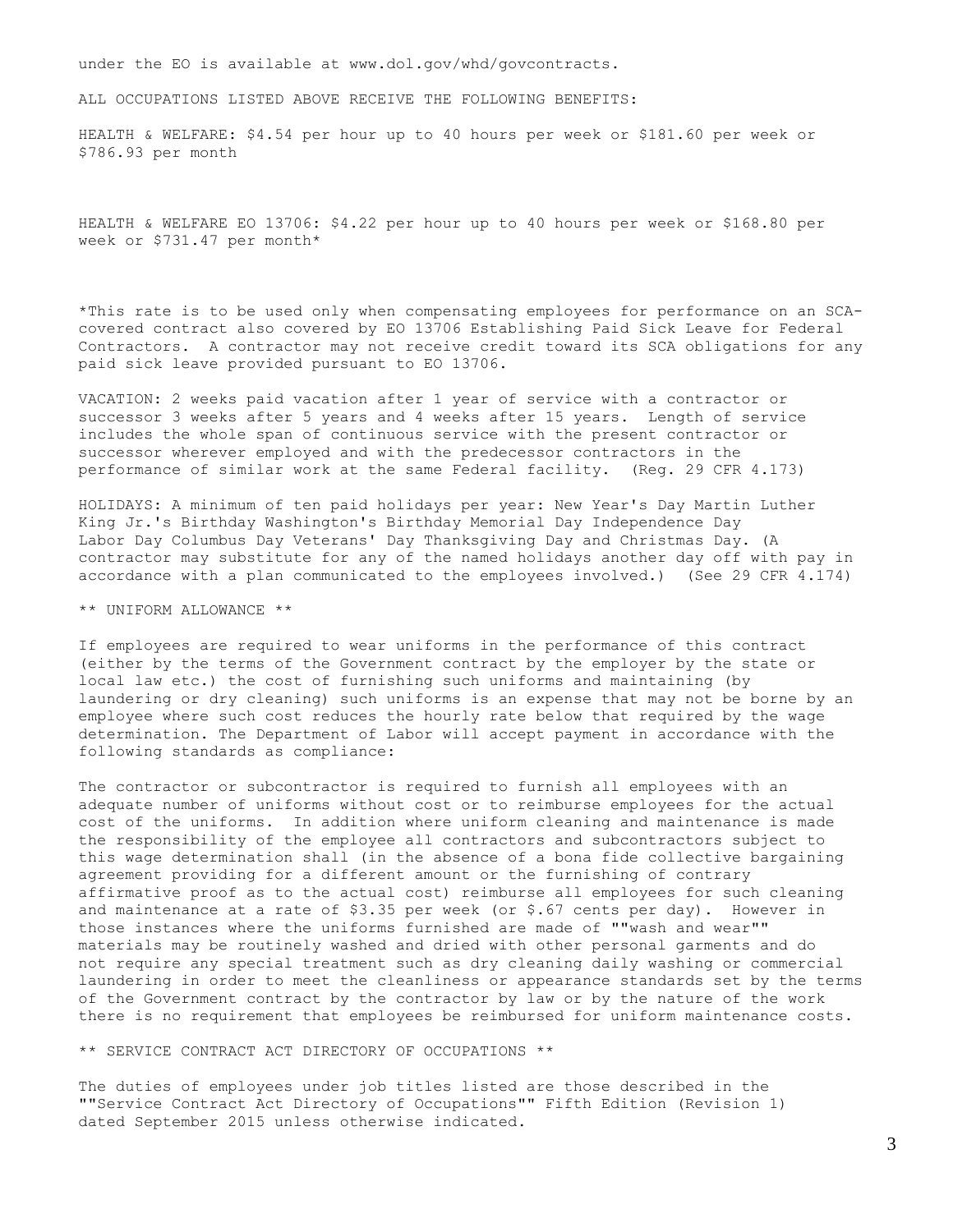REQUEST FOR AUTHORIZATION OF ADDITIONAL CLASSIFICATION AND WAGE RATE

Standard Form 1444 (SF-1444)

#### Conformance Process:

The contracting officer shall require that any class of service employee which is not listed herein and which is to be employed under the contract (i.e. the work to be performed is not performed by any classification listed in the wage determination) be classified by the contractor so as to provide a reasonable relationship (i.e. appropriate level of skill comparison) between such unlisted classifications and the classifications listed in the wage determination. Such conformed classes of employees shall be paid the monetary wages and furnished the fringe benefits as are determined (See 29 CFR  $4.6$  (b)(2)(i)). Such conforming procedures shall be initiated by the contractor prior to the performance of contract work by such unlisted class(es) of employees (See 29 CFR  $4.6(b)$  (2)(ii)). The Wage and Hour Division shall make a final determination of conformed classification wage rate and/or fringe benefits which shall be retroactive to the commencement date of the contract (See 29 CFR 4.6(b)(2)(iv)(C)(vi)). When multiple wage determinations are included in a contract a separate SF-1444 should be prepared for each wage determination to which a class(es) is to be conformed.

The process for preparing a conformance request is as follows:

1) When preparing the bid the contractor identifies the need for a conformed occupation(s) and computes a proposed rate(s).

2) After contract award the contractor prepares a written report listing in order the proposed classification title(s) a Federal grade equivalency (FGE) for each proposed classification(s) job description(s) and rationale for proposed wage rate(s) including information regarding the agreement or disagreement of the authorized representative of the employees involved or where there is no authorized representative the employees themselves. This report should be submitted to the contracting officer no later than 30 days after such unlisted class(es) of employees performs any contract work.

3) The contracting officer reviews the proposed action and promptly submits a report of the action together with the agency's recommendations and pertinent information including the position of the contractor and the employees to the Wage and Hour Division U.S. Department of Labor for review (See 29 CFR 4.6(b)(2)(ii)).

4) Within 30 days of receipt the Wage and Hour Division approves modifies or disapproves the action via transmittal to the agency contracting officer or notifies the contracting officer that additional time will be required to process the request.

5) The contracting officer transmits the Wage and Hour decision to the contractor.

6) The contractor informs the affected employees.

Information required by the Regulations must be submitted on SF-1444 or bond paper.

When preparing a conformance request the ""Service Contract Act Directory of Occupations"" (the Directory) should be used to compare job definitions to ensure that duties requested are not performed by a classification already listed in the wage determination. Remember it is not the job title but the required tasks that determine whether a class is included in an established wage determination. Conformances may not be used to artificially split combine or subdivide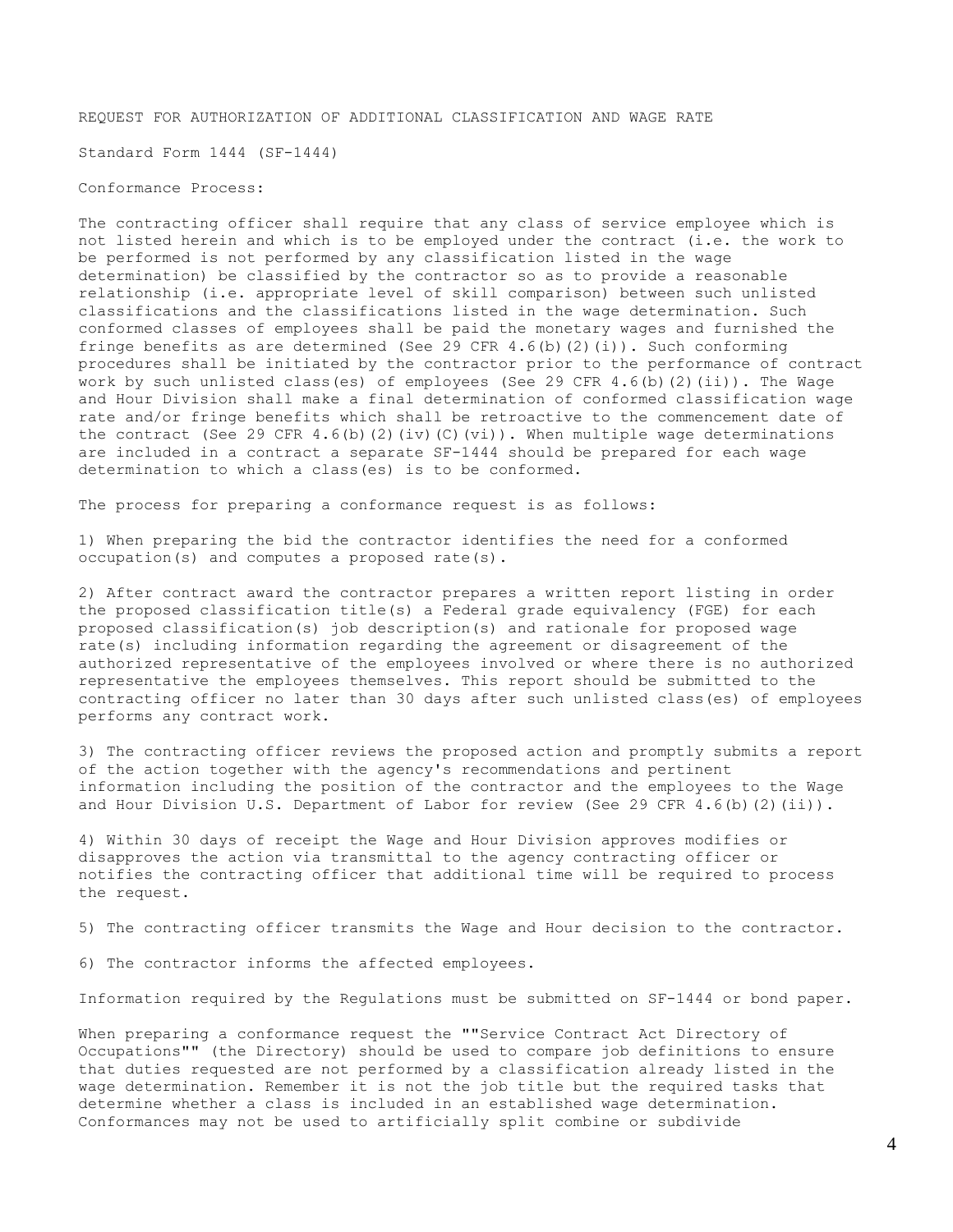classifications listed in the wage determination.

\*\* OCCUPATIONS NOT INCLUDED IN THE SCA DIRECTORY OF OCCUPATIONS \*\*

Health Physics Technicians II

Under general supervision obtains competent and reliable measurements of radioactive materials in both the working environment and internal workplace. Performs instrument standardization radiological analyses of samples and uses instruments to make radioactive measurements. Record data on measurement performs mathematical calculations as necessary evaluates results and compares with standards. May recommend protective equipment and controls to appropriate personnel working with sources of radiation. May respond to any Emergency Radiation Safety Incident as a member of Radiation Safety Organization.

Participate with supervision and/or research personnel in planning experiments/processes related to measurements of radioactive materials. May recommend to supervision plant areas to survey and provide feedback concerning schedule of activities planned.

Monitors radiation levels in the environment and internal workplace to determine potential radiation hazards. Collects and processes operational or general samples in specific work areas to determine contaminated levels. Performs radiation surveys and notifies Health Physics supervision when excessive contamination levels are detected and recommends necessary corrective measures to reduce contamination level to acceptable levels. Repeats survey either partially or completely to determine effectiveness of any corrective measure taken to ensure compliance with allowable limits.

Collects data using personnel monitoring instruments and radiation protection instruments for analysis and inclusion in summary reports. Organizes data prepares records and notes trends. Complies and retains records concerning the calibration of personnel monitoring instruments. Reviews laboratory data for quality assurance purposes and reviews computerized personnel data. Prepare summary report listing findings for management review. Compiles and retains records concerning the calibration of personnel monitoring instruments i.e. porker dosimeters and other radiation instruments.

Analyzes reports and documents related to specific phase of health physics programs to assure that job responsibilities are adequately covered. Reduces data to useful presentable form including tables and graphics.

Determines invalid functioning of processes and programs and suggests probable cause of problems. Determines that analytical results are within prescribed limits and/or determines the cause of variations outside the limits. Outline action plans for further analysis and/or resolution of problems. Conducts investigation of cause and effect for any sample exceeding the guides standards and limits. Provides health physics advice as needed. Provides timely feedback to supervision about technical problems data trends and equipment problems.

Participates in a limited capacity in the development and preparation of operating and standards for monitoring and sampling existing or modified controls and methods relating to radiological safety. May review evaluate and make recommendations on procedures that apply to group functions and responsibilities.

#### Health Physics Technicians III

Under general supervision obtains competent and reliable measurements of radioactive materials in both the working environment and internal workplace. Performs instrument standardization radiological analyses of samples and uses instruments to make radioactive measurements. Records data on measurement performs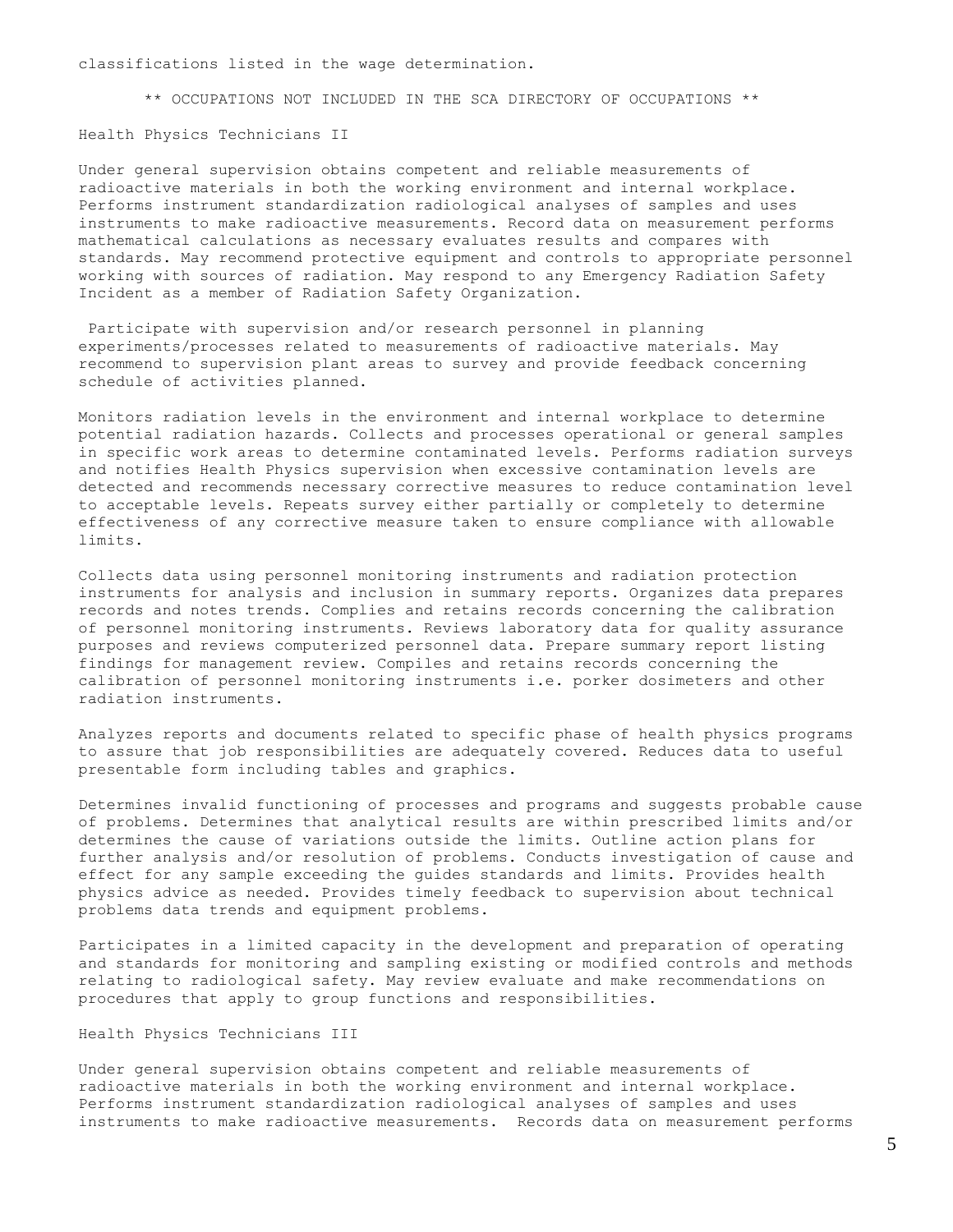mathematical calculations as necessary evaluates results and compares with standards. May recommend protective equipment and controls to appropriate personnel working with sources of radiation. May respond to any Emergency Radiation Safety Incident as a member of Radiation Safety Organization.

Participate with supervision and/or research personnel in planning experiments/processes related to measurements of radioactive materials. May recommend to supervision plant areas to survey and provide feedback concerning schedule of activities planned.

Monitors radiation levels in the environment and internal workplace to determine potential radiation hazards. Collects and processes operational or general samples in specific work areas to determine contaminated levels. Performs radiation surveys and notifies Health Physics supervision when excessive contamination levels are detected and recommends necessary corrective measures to reduce contamination level to acceptable levels. Converts data to correct radiological quantities and units. Repeats survey either partially or completely to determine effectiveness of any corrective measure taken to ensure compliance with allowable limits.

Collects data using personnel monitoring instruments and radiation protection instruments for analysis and inclusion in summary reports. Organizes data prepares records and notes trends. Compiles and retains records concerning the calibration of personnel monitoring instrument i.e. pockets dosimeters and other radiation instruments. prepares sample notices records and maintains samples of demographic data. Reviews laboratory data for quality assurance purposes and reviews computerized personnel data. May prepare summary report listing findings for management review.

Analysis of data is limited to comparison of routine readings with pre-determined standards and reporting those which exceed operational levels.

Determines invalid functioning of processes and programs and suggests probable cause of problems. Determines that analytical results are within prescribed limits and/or determines the cause of variations outside the limits. Outline action plans for further analysis and/or resolution of problems. Conducts investigation of cause and effect for any sample exceeding the guides standards and limits. Provides health physics advice as needed. Provides timely feedback to supervision about technical problems data trends and equipment problems.

#### Health Physics Technologist

Under limited supervision performs monitoring of special projects work area and items leaving radiological area for control of exposures from internal and external sources. Recommends appropriate personnel monitoring devices protective equipment and working time for operators and research personnel working with sources of radiation. Observes processes; reads records evaluates and reports data from radiation detection devices and samples. May assists in the training of less experience technicians. Participates in the planning phase of experiments. May serve as a member of the Emergency Radiation Safety Incident Team.

Participate considerably with supervision and /or research personnel in planning experiments related to measurements of radioactive materials. Recommend to supervision plant areas to survey and provide feedback concerning schedule of activities planned. Offers suggestions and ideas pertaining to experimental method and equipment used in performing study. Provides detailed information on individual responsibilities such as scheduling measurements or defining objectives.

Monitors radiation levels in the environment and internal workplace to determine potential radiation hazards. Performs radiation surveys and notifies Health Physics supervision when excessive contamination levels are detected and recommends necessary corrective measures to reduce contamination level to acceptable level.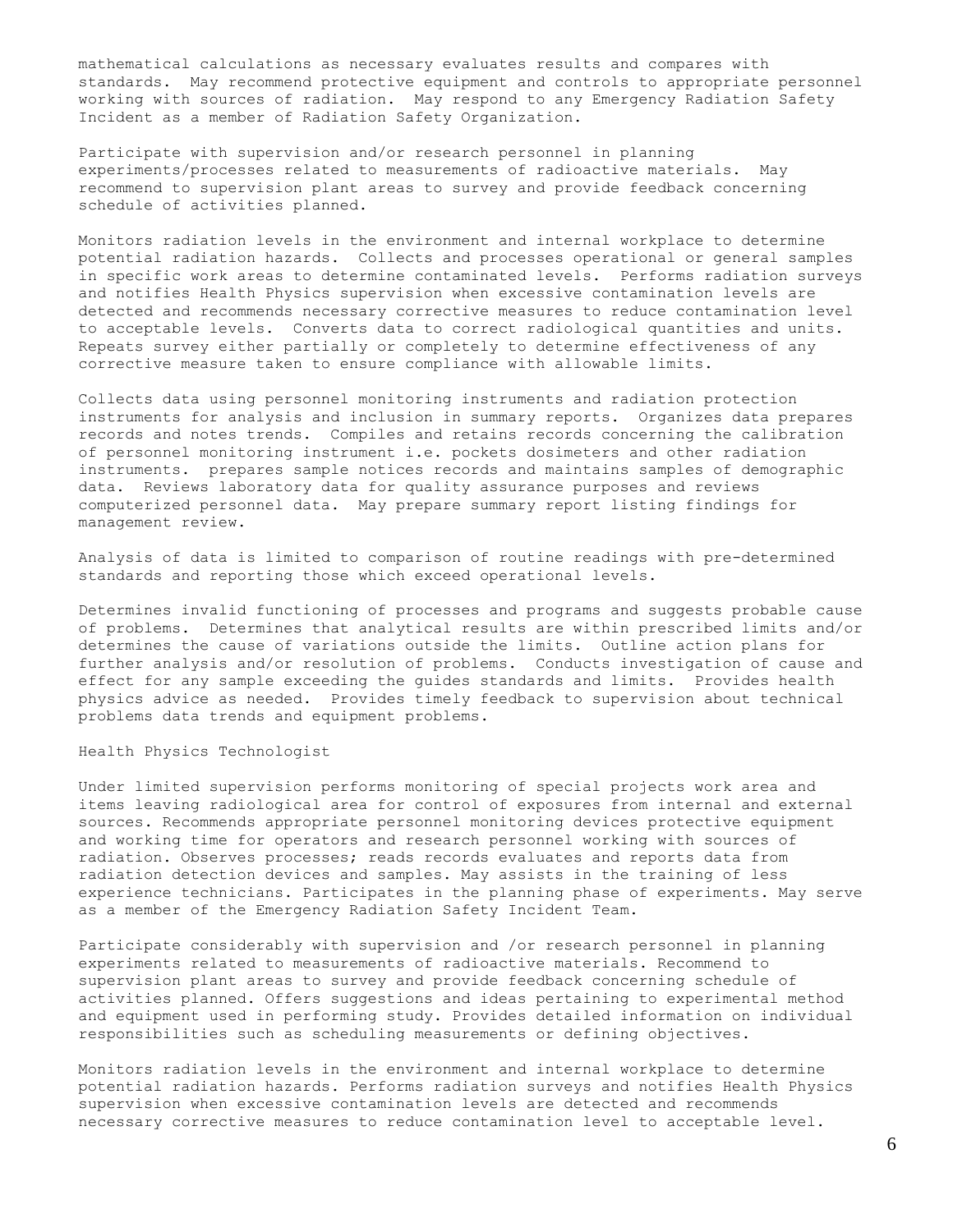Repeats survey either partially or completely to determine effectiveness of any corrective measure taken to ensure compliance with allowable limits.

Collects data using personnel monitoring instruments and radiation protection instruments for analysis and inclusion summary reports. Organizes data prepares records and notes trends. Complies and retains records concerning the calibration of personnel monitoring instruments. Reviews laboratory data for quality assurance purposes and reviews computerized personnel data. Prepare summary report listing findings for management review. Complies and retains records concerning the calibration of personnel monitoring instruments i.e. porker dosimeters and other radiation instruments.

Analyzes reports and documents related to specific phase of health physics programs to assure that job responsibilities are adequately covered. Reduces data to a useful presentable form including tables and graphics.

Determines invalid functioning of processes and programs and suggests probable cause of problems. Determines that analytical results are within prescribed limits. Outline action plans for further analysis and/or resolution of problems. Conducts investigation of cause and effect for any sample exceeding the guides standards and limits. Provides health physics advice as needed. Provides timely feedback to supervision about technical problems data trends and equipment problems.

Participates in a limited capacity in the development and preparation of operating and standards for monitoring and sampling existing or modified controls and methods relating to radiological safety. May review evaluate and make recommendations on procedures that apply to group functions and responsibilities.

# Senior Health Physics Technicians

Under general supervision performs monitoring of special projects work area and items leaving radiological area for control of exposures from internal and external sources. Recommends appropriate personnel monitoring devices protective equipment and working time for operators and research personnel working with sources of radiation. Observes processes; reads records evaluates and reports data from radiation detection devices and samples. May assists in the training of less experienced technicians. Participates in the planning phase of experiments. May serve as a member of the Emergency Radiation Safety Incident team.

Participate with supervision and/or research personnel in planning experiments related to measurements of radioactive materials. Recommend to supervision plant areas to survey and provide feedback concerning schedule of activities planned. Offers suggestions and ideas pertaining to experimental method and equipment used in performing study. Provides detailed information on individual responsibilities such as scheduling measurements or defining objectives.

Monitors radiation levels in the environment and internal workplace to determine potential radiation hazards. Performs radiation surveys and notifies Health Physics supervision when excessive contamination levels are detected and recommends necessary corrective measures to reduce contamination level to acceptable levels. Repeats survey either partially or completely to determine effectiveness of any corrective measure taken to ensure compliance with allowable limits.

Collects data using personnel monitoring instruments and radiation protection instruments for analysis and inclusion in summary reports. Organizes data prepares records and notes trends. Compiles and retains records concerning the calibration of personnel monitoring instrument i.e. pockets dosimeters and other radiation instruments. Reviews laboratory data for quality assurance purposes and reviews computerized personnel data. Prepare summary report listing findings for management review. Compiles and retains records concerning the calibration of personnel monitoring instruments i.e. pocker dosimeters and other radiation instruments.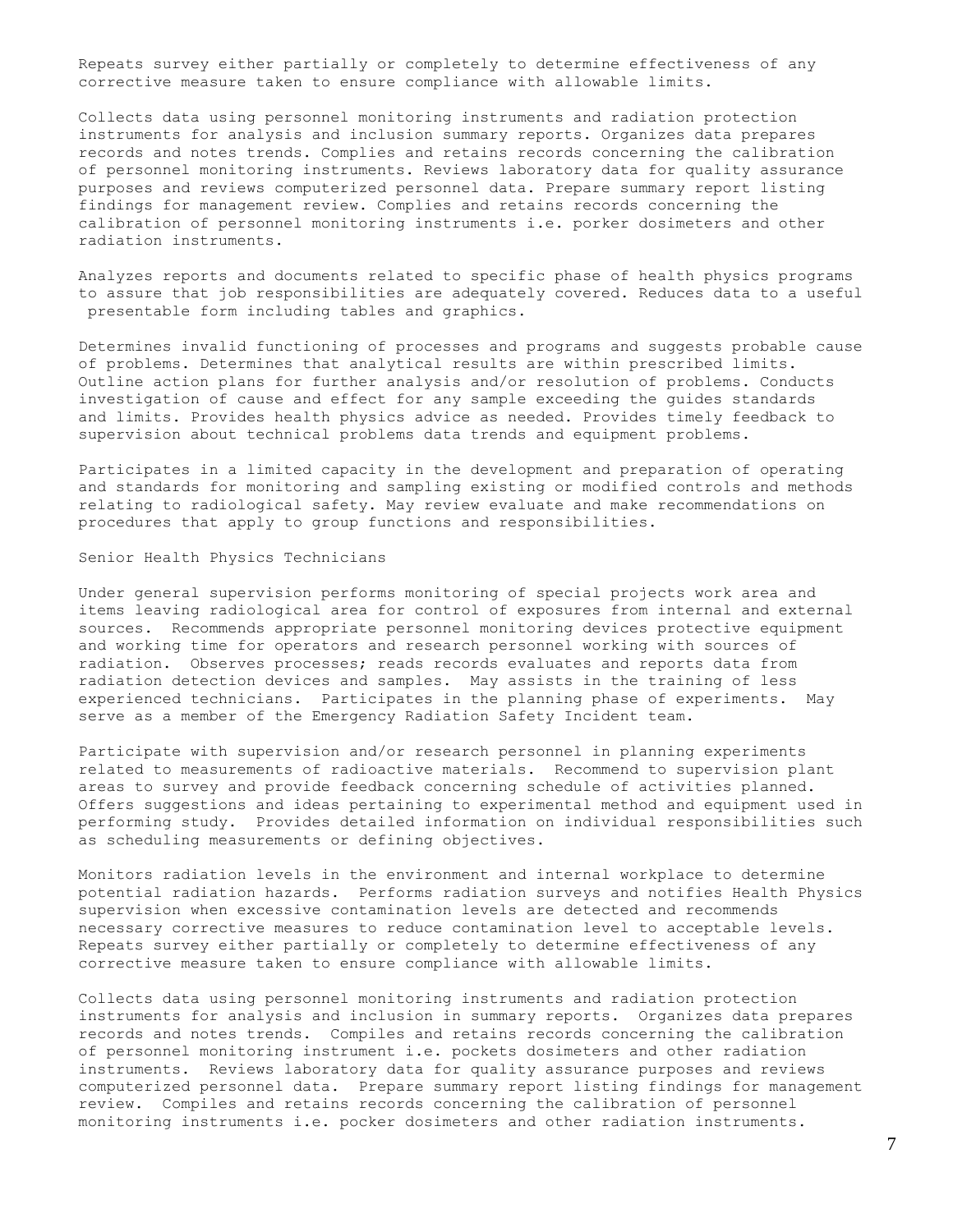Analyzes reports and documents related to specific phase of health physics programs to assure that job responsibilities are adequately covered. Reduces data to a useful presentable form including tables and graphics.

Determines invalid functioning of processes and programs and suggests probable cause of problems. Determines that analytical results are within prescribed limits and/or determines the cause of variations outside the limits. Outline action plans for further analysis and/or resolution of problems. Conducts investigation of cause and effect for any sample exceeding the guides standards and limits. Provides health physics advice as needed. Provides timely feedback to supervision about technical problems data trends and equipment problems.

Participates in a limited capacity in the development and preparation of operating and standards for monitoring and sampling existing or modified controls and methods relating to radiological safety. May review evaluate and make recommendations on procedures that apply to group functions and responsibilities.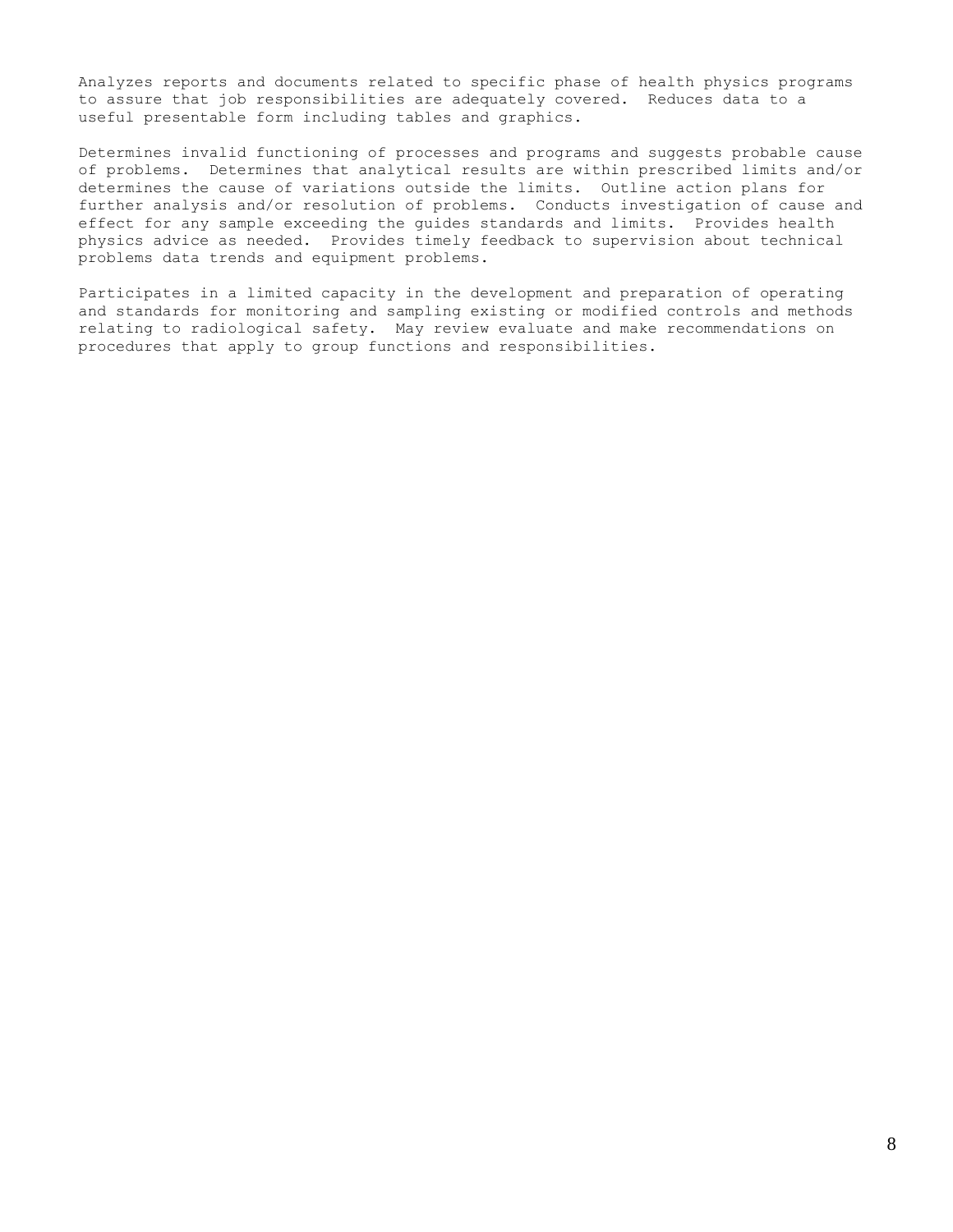<span id="page-8-0"></span>

| REGISTER OF WAGE DETERMINATIONS UNDER  | U.S. DEPARTMENT OF LABOR                                |
|----------------------------------------|---------------------------------------------------------|
| THE SERVICE CONTRACT ACT               | EMPLOYMENT STANDARDS ADMINISTRATION                     |
| By direction of the Secretary of Labor | WAGE AND HOUR DIVISION                                  |
|                                        | WASHINGTON D.C. 20210                                   |
|                                        |                                                         |
|                                        |                                                         |
|                                        |                                                         |
|                                        | Wage Determination No.: 1995-0222                       |
| Division of<br>Daniel W. Simms         | Revision No.: 53                                        |
| Director                               | Wage Determinations   Date Of Last Revision: 02/04/2021 |
|                                        |                                                         |

Note: Under Executive Order (EO) 13658 an hourly minimum wage of \$10.95 for calendar year 2021 applies to all contracts subject to the Service Contract Act for which the contract is awarded (and any solicitation was issued) on or after January 1 2015. If this contract is covered by the EO the contractor must pay all workers in any classification listed on this wage determination at least \$10.95 per hour (or the applicable wage rate listed on this wage determination if it is higher) for all hours spent performing on the contract in calendar year 2021. The EO minimum wage rate will be adjusted annually. Additional information on contractor requirements and worker protections under the EO is available at www.dol.gov/whd/govcontracts.

Nationwide: Applicable in the continental U.S. Alaska Puerto Rico Hawaii and Virgin Islands.

\*\*Fringe Benefits Required Follow the Occupational Listing\*\*

Employed on U.S. Government contracts for aerial photographer aerial seeding aerial spraying transportation of personnel and cargo fire reconnaissance administrative flying fire detection air taxi mail service and other flying services.

| OCCUPATION CODE - TITLE    | FOOTNOTE | RATE. |
|----------------------------|----------|-------|
| 31010 - Airplane Pilot     |          | 31.61 |
| - First Officer (Co-Pilot) |          | 28.78 |
| - Aerial Photographer      |          | 15.79 |

EXCEPT SCHEDULED AIRLINE TRANSPORTATION AND LARGE MULTI-ENGINE AIRCRAFT SUCH AS THE B-727 DC-8 AND THE DC-9.

Note: Executive Order (EO) 13706 Establishing Paid Sick Leave for Federal Contractors applies to all contracts subject to the Service Contract Act for which the contract is awarded (and any solicitation was issued) on or after January 1 2017. If this contract is covered by the EO the contractor must provide employees with 1 hour of paid sick leave for every 30 hours they work up to 56 hours of paid sick leave each year. Employees must be permitted to use paid sick leave for their own illness injury or other health-related needs including preventive care; to assist a family member (or person who is like family to the employee) who is ill injured or has other health-related needs including preventive care; or for reasons resulting from or to assist a family member (or person who is like family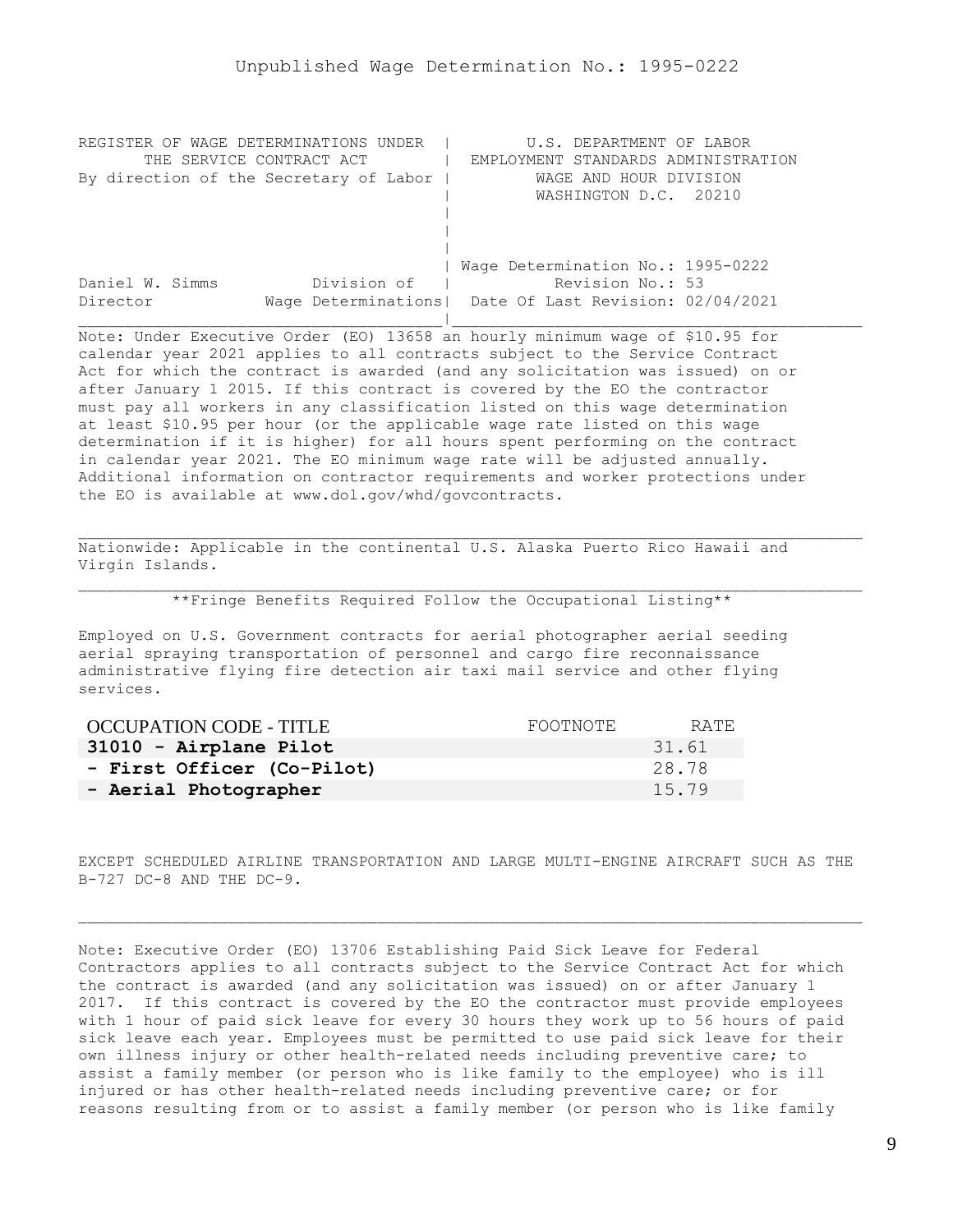to the employee) who is the victim of domestic violence sexual assault or stalking. Additional information on contractor requirements and worker protections under the EO is available at www.dol.gov/whd/govcontracts.

ALL OCCUPATIONS LISTED ABOVE RECEIVE THE FOLLOWING BENEFITS:

HEALTH & WELFARE: \$4.54 per hour up to 40 hours per week or \$181.60 per week or \$786.93 per month

HEALTH & WELFARE EO 13706: \$4.22 per hour up to 40 hours per week or \$168.80 per week or \$731.47 per month\*

\*This rate is to be used only when compensating employees for performance on an SCAcovered contract also covered by EO 13706 Establishing Paid Sick Leave for Federal Contractors. A contractor may not receive credit toward its SCA obligations for any paid sick leave provided pursuant to EO 13706.

VACATION: 2 weeks paid vacation after 1 year of service with a contractor or successor 3 weeks after 5 years and 4 weeks after 15 years. Length of service includes the whole span of continuous service with the present contractor or successor wherever employed and with the predecessor contractors in the performance of similar work at the same Federal facility. (Reg. 29 CFR 4.173)

HOLIDAYS: A minimum of ten paid holidays per year: New Year's Day Martin Luther King Jr.'s Birthday Washington's Birthday Memorial Day Independence Day Labor Day Columbus Day Veterans' Day Thanksgiving Day and Christmas Day. (A contractor may substitute for any of the named holidays another day off with pay in accordance with a plan communicated to the employees involved.) (See 29 CFR 4.174)

VACATION (Hawaii): 2 weeks paid vacation after 1 year of service with a contractor or successor; 3 weeks after 10 years and 4 weeks after 15 years. Length of service includes the whole span of continuous service with the present contractor or successor wherever employed and with the predecessor contractors in the performance of similar work at the same Federal facility. (Reg. 29 CFR 4.173)

HEALTH & WELFARE (Hawaii): \$1.94 per hour up to 40 hours per week or \$77.60 per week or \$336.27 per month for all employees on whose behalf the contractor provides health care benefits pursuant to the Hawaii prepaid Health Care Act. For those employees who are not receiving health care benefits mandated by the Hawaii prepaid Health Care Act the new health and welfare benefit rate will be \$4.54 per hour up to 40 hours per week.

HEALTH & WELFARE (Hawaii EO 13706): \$1.63 per hour up to 40 hours per week or \$65. 20 per week or \$282.53 per month for all employees on whose behalf the contractor provides health care benefits pursuant to the Hawaii prepaid Health Care Act. For those employees who are not receiving health care benefits mandated by the Hawaii prepaid Health Care Act the new health and welfare benefit rate will be \$4.22 per hour up to 40 hours per week. \*

\*This rate is to be used only when compensating employees for performance on an SCAcovered contract also covered by EO 13706 Establishing Paid Sick Leave for Federal Contractors. A contractor may not receive credit toward its SCA obligations for any paid sick leave provided pursuant to EO 13706.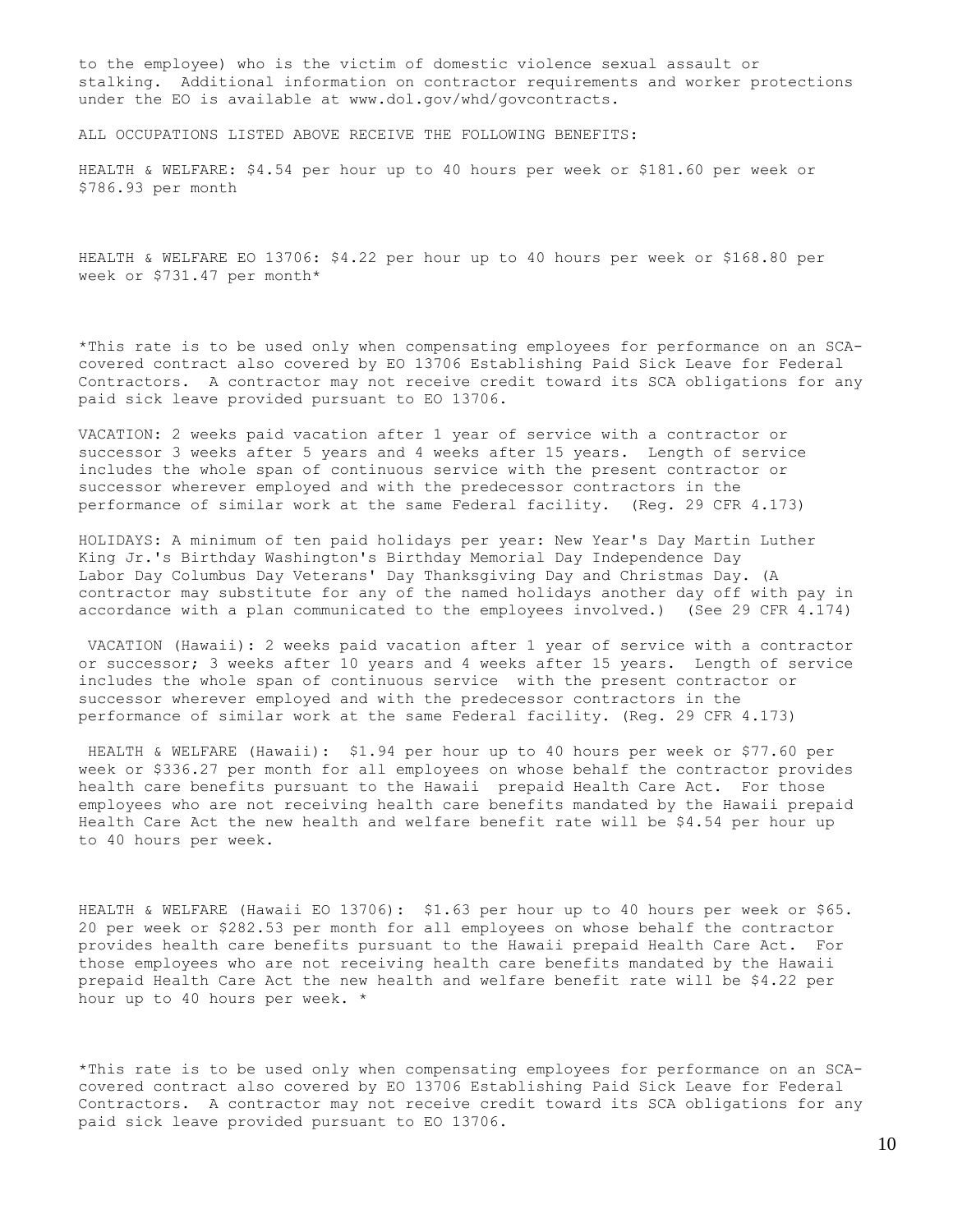#### \*\* HAZARDOUS PAY DIFFERENTIAL \*\*

An 8 percent differential is applicable to employees employed in a position that represents a high degree of hazard when working with or in close proximity to ordnance explosives and incendiary materials. This includes work such as screening blending dying mixing and pressing of sensitive ordnance explosives and pyrotechnic compositions such as lead azide black powder and photoflash powder. All dry-house activities involving propellants or explosives. Demilitarization modification renovation demolition and maintenance operations on sensitive ordnance explosives and incendiary materials. All operations involving re-grading and cleaning of artillery ranges.

A 4 percent differential is applicable to employees employed in a position that represents a low degree of hazard when working with or in close proximity to ordnance (or employees possibly adjacent to) explosives and incendiary materials which involves potential injury such as laceration of hands face or arms of the employee engaged in the operation irritation of the skin minor burns and the like; minimal damage to immediate or adjacent work area or equipment being used. All operations involving unloading storage and hauling of ordnance explosive and incendiary ordnance material other than small arms ammunition. These differentials are only applicable to work that has been specifically designated by the agency for ordnance explosives and incendiary material differential pay.

## \*\* UNIFORM ALLOWANCE \*\*

If employees are required to wear uniforms in the performance of this contract (either by the terms of the Government contract by the employer by the state or local law etc.) the cost of furnishing such uniforms and maintaining (by laundering or dry cleaning) such uniforms is an expense that may not be borne by an employee where such cost reduces the hourly rate below that required by the wage determination. The Department of Labor will accept payment in accordance with the following standards as compliance:

The contractor or subcontractor is required to furnish all employees with an adequate number of uniforms without cost or to reimburse employees for the actual cost of the uniforms. In addition where uniform cleaning and maintenance is made the responsibility of the employee all contractors and subcontractors subject to this wage determination shall (in the absence of a bona fide collective bargaining agreement providing for a different amount or the furnishing of contrary affirmative proof as to the actual cost) reimburse all employees for such cleaning and maintenance at a rate of \$3.35 per week (or \$.67 cents per day). However in those instances where the uniforms furnished are made of ""wash and wear"" materials may be routinely washed and dried with other personal garments and do not require any special treatment such as dry cleaning daily washing or commercial laundering in order to meet the cleanliness or appearance standards set by the terms of the Government contract by the contractor by law or by the nature of the work there is no requirement that employees be reimbursed for uniform maintenance costs.

\*\* SERVICE CONTRACT ACT DIRECTORY OF OCCUPATIONS \*\*

The duties of employees under job titles listed are those described in the ""Service Contract Act Directory of Occupations"" Fifth Edition (Revision 1) dated September 2015 unless otherwise indicated.

## REQUEST FOR AUTHORIZATION OF ADDITIONAL CLASSIFICATION AND WAGE RATE

Standard Form 1444 (SF-1444)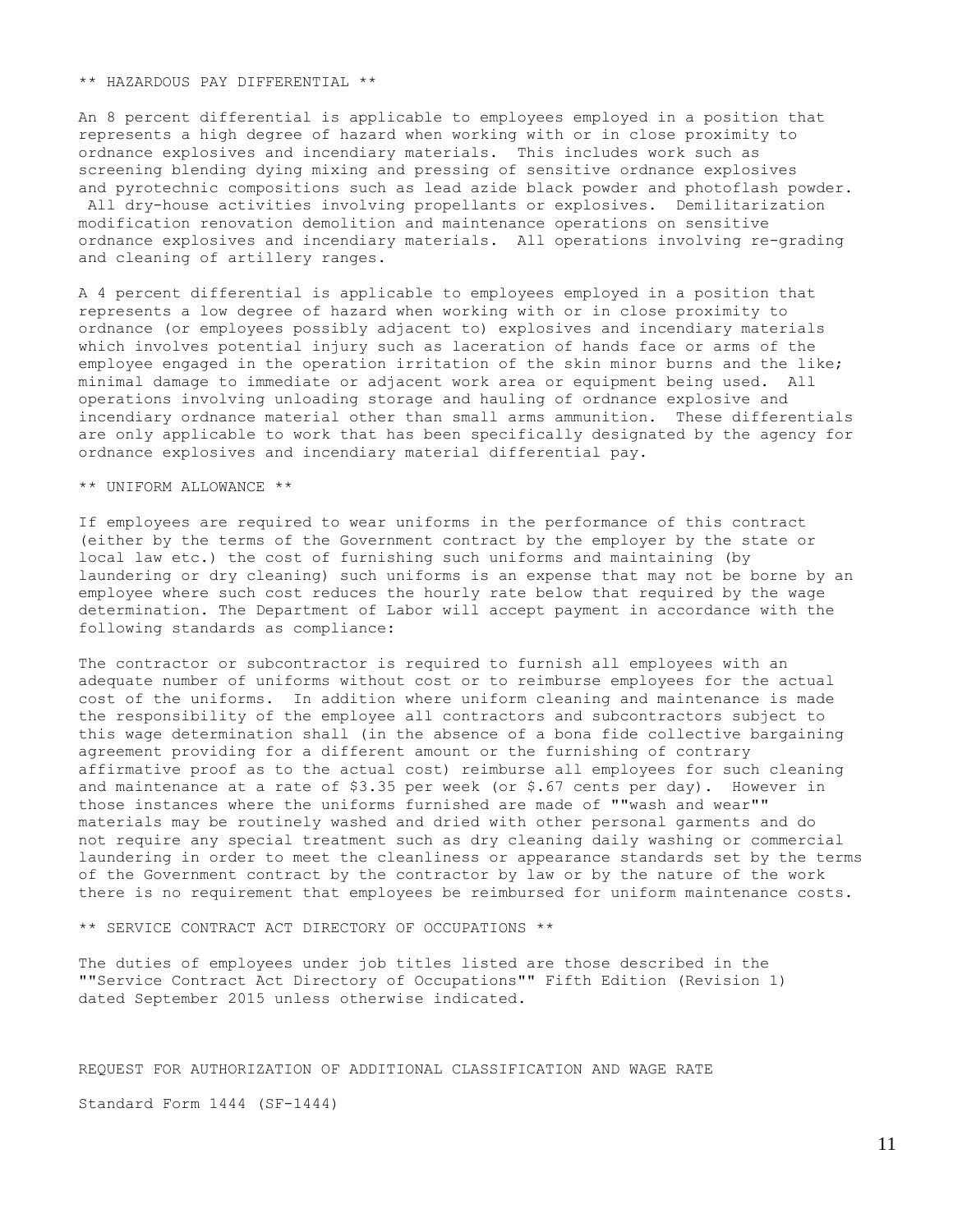Conformance Process:

The contracting officer shall require that any class of service employee which is not listed herein and which is to be employed under the contract (i.e. the work to be performed is not performed by any classification listed in the wage determination) be classified by the contractor so as to provide a reasonable relationship (i.e. appropriate level of skill comparison) between such unlisted classifications and the classifications listed in the wage determination. Such conformed classes of employees shall be paid the monetary wages and furnished the fringe benefits as are determined (See 29 CFR  $4.6$  (b)(2)(i)). Such conforming procedures shall be initiated by the contractor prior to the performance of contract work by such unlisted class(es) of employees (See 29 CFR 4.6(b)(2)(ii)). The Wage and Hour Division shall make a final determination of conformed classification wage rate and/or fringe benefits which shall be retroactive to the commencement date of the contract (See 29 CFR 4.6(b)(2)(iv)(C)(vi)). When multiple wage determinations are included in a contract a separate SF-1444 should be prepared for each wage determination to which a class(es) is to be conformed.

The process for preparing a conformance request is as follows:

1) When preparing the bid the contractor identifies the need for a conformed occupation(s) and computes a proposed rate(s).

2) After contract award the contractor prepares a written report listing in order the proposed classification title(s) a Federal grade equivalency (FGE) for each proposed classification(s) job description(s) and rationale for proposed wage rate(s) including information regarding the agreement or disagreement of the authorized representative of the employees involved or where there is no authorized representative the employees themselves. This report should be submitted to the contracting officer no later than 30 days after such unlisted class(es) of employees performs any contract work.

3) The contracting officer reviews the proposed action and promptly submits a report of the action together with the agency's recommendations and pertinent information including the position of the contractor and the employees to the Wage and Hour Division U.S. Department of Labor for review (See 29 CFR 4.6(b)(2)(ii)).

4) Within 30 days of receipt the Wage and Hour Division approves modifies or disapproves the action via transmittal to the agency contracting officer or notifies the contracting officer that additional time will be required to process the request.

5) The contracting officer transmits the Wage and Hour decision to the contractor.

6) The contractor informs the affected employees.

Information required by the Regulations must be submitted on SF-1444 or bond paper.

When preparing a conformance request the ""Service Contract Act Directory of Occupations"" (the Directory) should be used to compare job definitions to ensure that duties requested are not performed by a classification already listed in the wage determination. Remember it is not the job title but the required tasks that determine whether a class is included in an established wage determination. Conformances may not be used to artificially split combine or subdivide classifications listed in the wage determination.

\*\* OCCUPATIONS NOT INCLUDED IN THE SCA DIRECTORY OF OCCUPATIONS \*\*

Aerial Photographer

The aerial photographer must be skilled in reading flight maps capable of assisting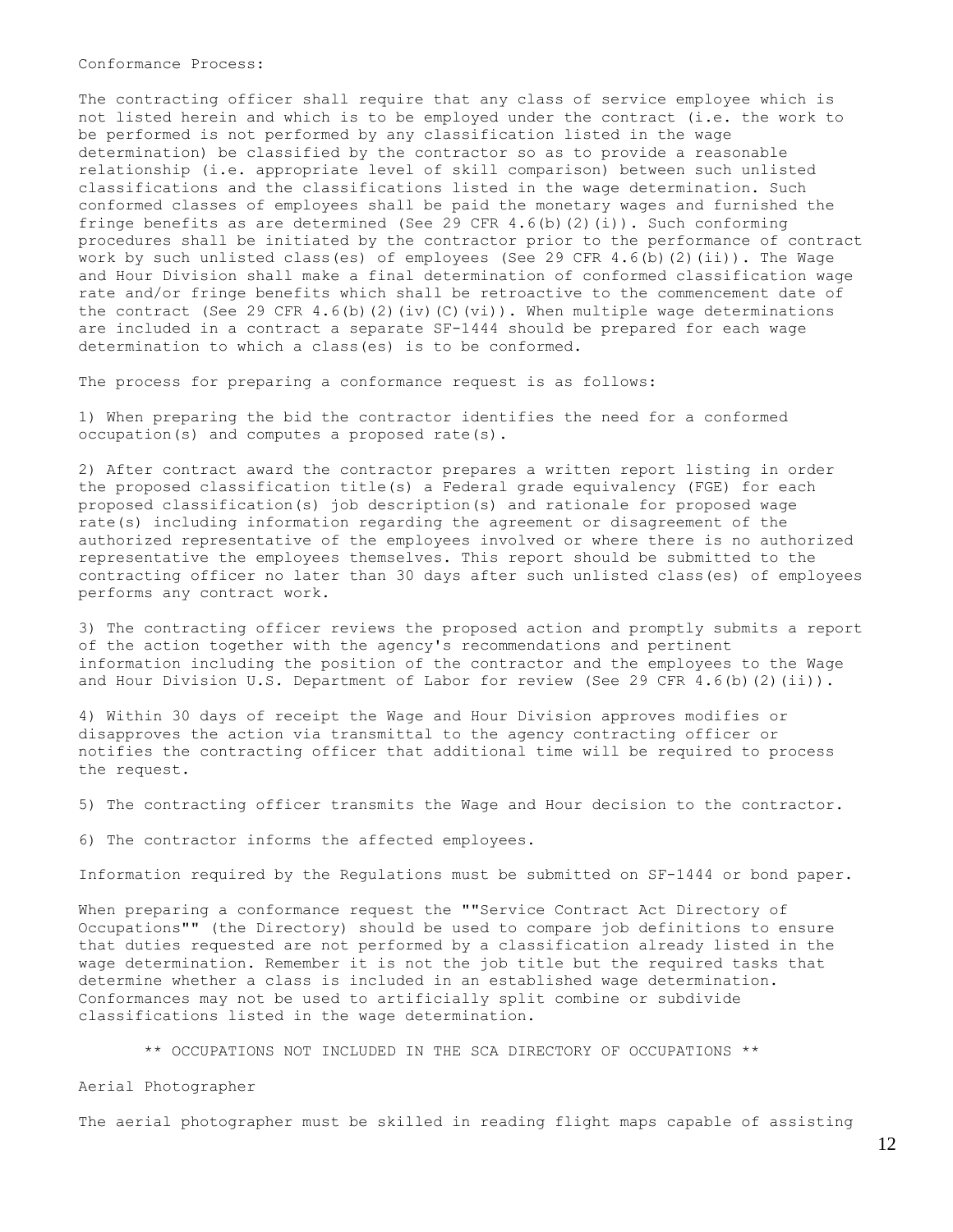the pilot to adhere to flight lines be able to level and operate a cartographic camera and its auxiliary equipment mounted in the aircraft so that the photographs that are taken will have the required forward lap and side lap for use in photogrammetric mapping equipment and possess a working knowledge of aerial films and camera filters to insure proper exposure of the films.

## First Officer (Co-Pilot)

Is second in command of commercial airplane and its crew while transporting passengers mail or other cargo on scheduled or nonscheduled flights. Assists or relieves an airline captain in operating the controls of an airplane; monitoring flight and engine instruments; and maintaining air-to-ground communications.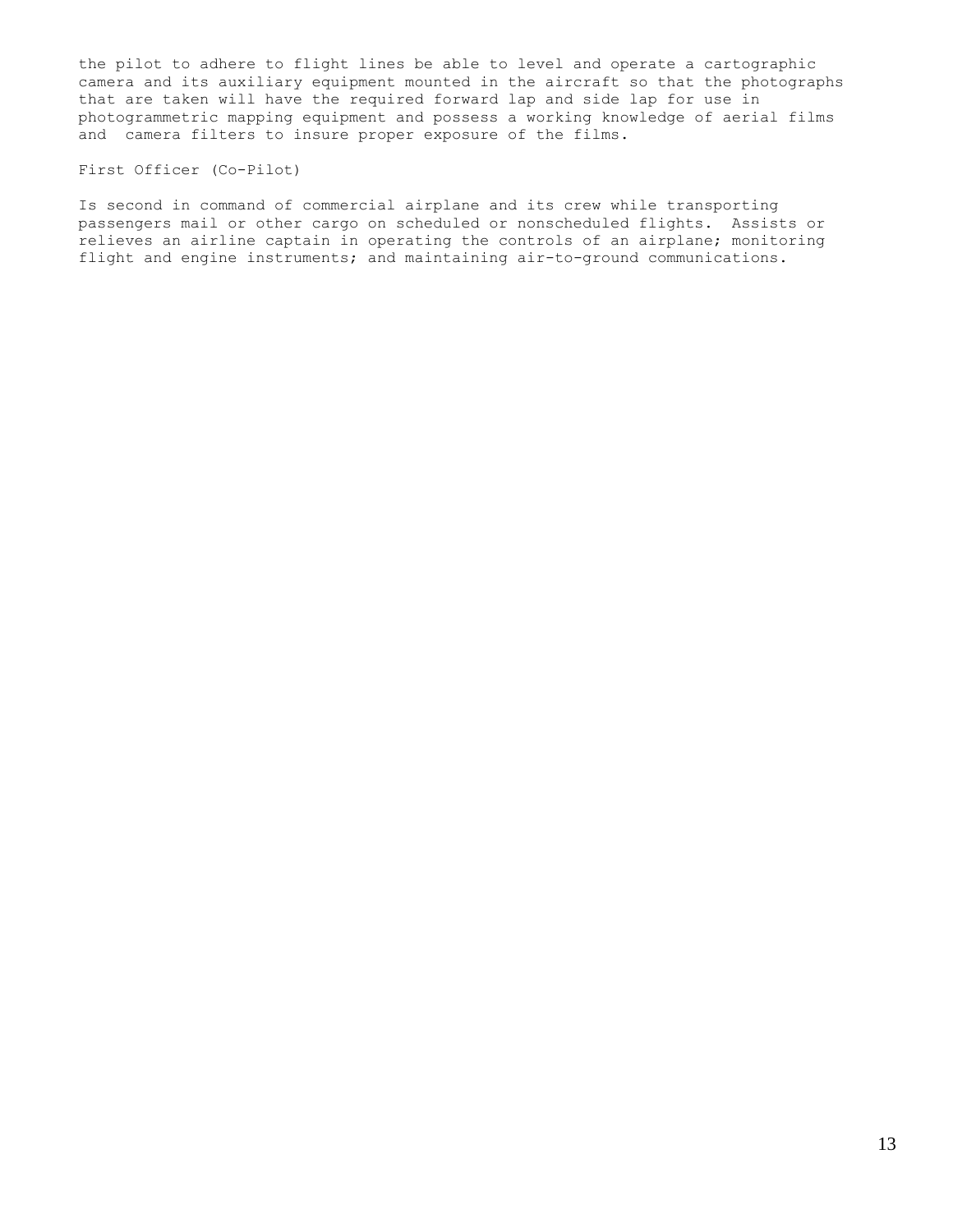<span id="page-13-0"></span>

| REGISTER OF WAGE DETERMINATIONS UNDER  | U.S. DEPARTMENT OF LABOR                                |
|----------------------------------------|---------------------------------------------------------|
| THE SERVICE CONTRACT ACT               | EMPLOYMENT STANDARDS ADMINISTRATION                     |
| By direction of the Secretary of Labor | WAGE AND HOUR DIVISION                                  |
|                                        | WASHINGTON D.C. 20210                                   |
|                                        |                                                         |
|                                        |                                                         |
|                                        |                                                         |
|                                        | Wage Determination No.: 1996-0223                       |
| Division of<br>Daniel W. Simms         | Revision No.: 50                                        |
| Director                               | Wage Determinations   Date Of Last Revision: 02/04/2021 |
|                                        |                                                         |

Note: Under Executive Order (EO) 13658 an hourly minimum wage of \$10.95 for calendar year 2021 applies to all contracts subject to the Service Contract Act for which the contract is awarded (and any solicitation was issued) on or after January 1 2015. If this contract is covered by the EO the contractor must pay all workers in any classification listed on this wage determination at least \$10.95 per hour (or the applicable wage rate listed on this wage determination if it is higher) for all hours spent performing on the contract in calendar year 2021. The EO minimum wage rate will be adjusted annually. Additional information on contractor requirements and worker protections under the EO is available at www.dol.gov/whd/govcontracts.

NATIONWIDE: Applicable in the continental U.S. and Hawaii

Regions are defined as follows:

MIDWEST REGION: Illinois Indiana Iowa Kansas Michigan Minnesota Missouri Nebraska North Dakota Ohio South Dakota and Wisconsin;

NORTHEAST REGION: Connecticut Maine Massachusetts New Hampshire New Jersey New York Pennsylvania Pureto Rico Rhode Island Vermont and Virgin Islands;

SOUTH REGION: Alabama Arkansas Delaware District of Columbia Florida Georgia Kentucky Louisiana Maryland Mississippi North Carolina Oklahoma South Carolina Tennessee Texas Virginia and West Virginia;

WEST REGION: Arizona California Colorado Hawaii Idaho Montana Nevada New Mexico Oregon Utah Washington and Wyoming.

\*\*Fringe Benefits Required Follow the Occupational Listing\*\*

Employed on contracts for removal of oil spills hazardous waste materials and related cleanup services.

| OCCUPATION CODE - TITLE          | FOOTNOTE | RATE  |
|----------------------------------|----------|-------|
| 23440 - Heavy Equipment Operator |          |       |
| MIDWEST REGION                   |          | 32.60 |
| NORTHEAST REGION                 |          | 30.97 |
| <b>SOUTH REGION</b>              |          | 28.40 |
| WEST REGION                      |          | 31.98 |
| $23470 -$ Laborer                |          |       |
| MIDWEST REGION                   |          | 18.34 |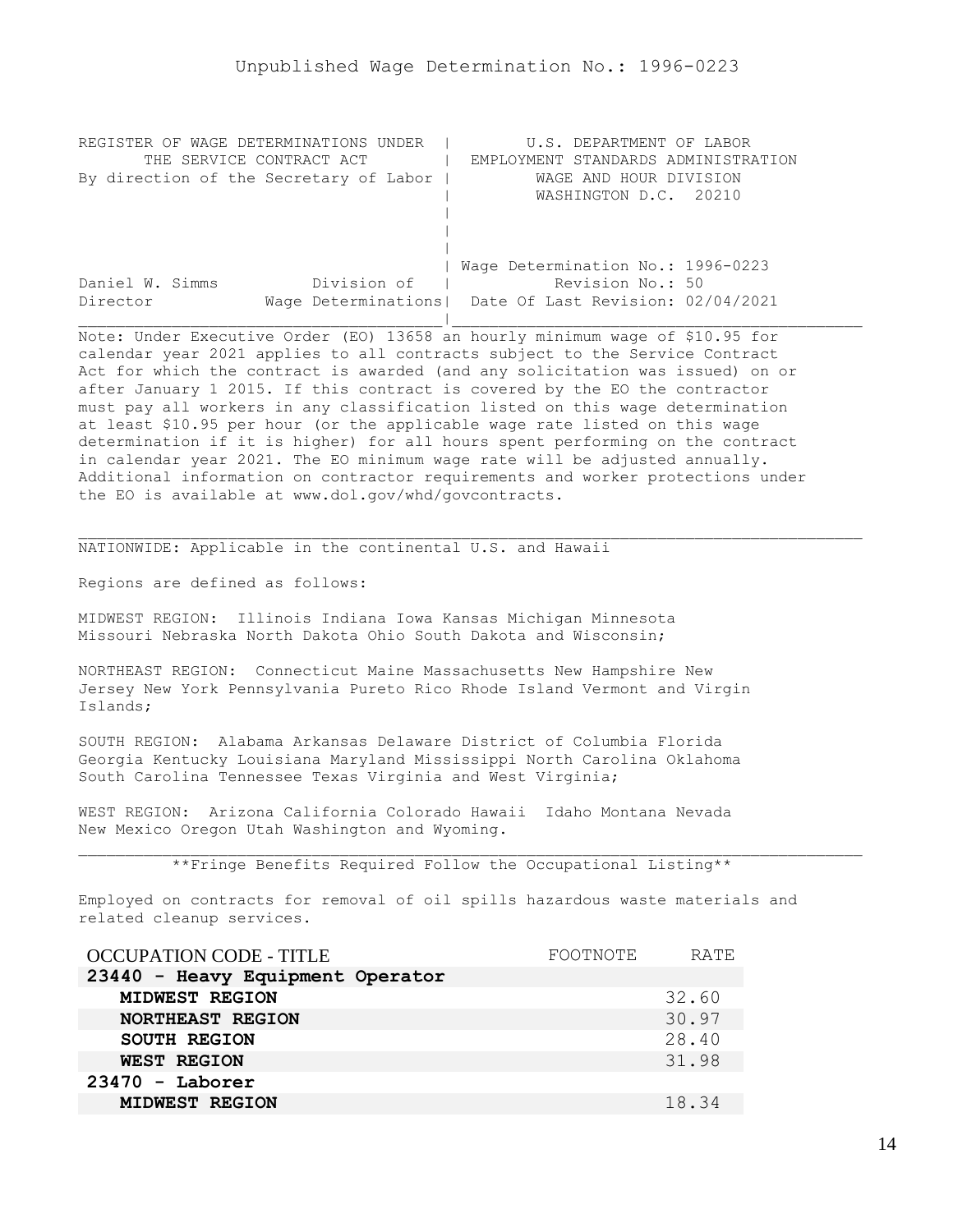| <b>NORTHEAST REGION</b>          | 18.80 |
|----------------------------------|-------|
| <b>SOUTH REGION</b>              | 14.31 |
| <b>WEST REGION</b>               | 16.37 |
| 30090 - Environmental Technician |       |
| MIDWEST REGION                   | 29.02 |
| NORTHEAST REGION                 | 30.90 |
| <b>SOUTH REGION</b>              | 27.51 |
| <b>WEST REGION</b>               | 29.19 |
| 31010 - Airplane Pilot           | 30.98 |
| 31361 - Truckdriver Light        |       |
| MIDWEST REGION                   | 16.54 |
| NORTHEAST REGION                 | 20.76 |
| <b>SOUTH REGION</b>              | 13.45 |
| <b>WEST REGION</b>               | 13.99 |
| 31362 - Truckdriver Medium       |       |
| MIDWEST REGION                   | 26.67 |
| <b>NORTHEAST REGION</b>          | 26.73 |
| <b>SOUTH REGION</b>              | 22.69 |
| <b>WEST REGION</b>               | 25.06 |
| 31363 - Truckdriver Heavy        |       |
| MIDWEST REGION                   | 27.95 |
| NORTHEAST REGION                 | 28.07 |
| <b>SOUTH REGION</b>              | 23.78 |
| <b>WEST REGION</b>               | 26.30 |

Note: Executive Order (EO) 13706 Establishing Paid Sick Leave for Federal Contractors applies to all contracts subject to the Service Contract Act for which the contract is awarded (and any solicitation was issued) on or after January 1 2017. If this contract is covered by the EO the contractor must provide employees with 1 hour of paid sick leave for every 30 hours they work up to 56 hours of paid sick leave each year. Employees must be permitted to use paid sick leave for their own illness injury or other health-related needs including preventive care; to assist a family member (or person who is like family to the employee) who is ill injured or has other health-related needs including preventive care; or for reasons resulting from or to assist a family member (or person who is like family to the employee) who is the victim of domestic violence sexual assault or stalking. Additional information on contractor requirements and worker protections under the EO is available at www.dol.gov/whd/govcontracts.

ALL OCCUPATIONS LISTED ABOVE RECEIVE THE FOLLOWING BENEFITS:

HEALTH & WELFARE: \$4.54 per hour up to 40 hours per week or \$181.60 per week or \$786.93 per month

HEALTH & WELFARE EO 13706: \$4.22 per hour up to 40 hours per week or \$168.80 per week or \$731.47 per month\*

\*This rate is to be used only when compensating employees for performance on an SCA-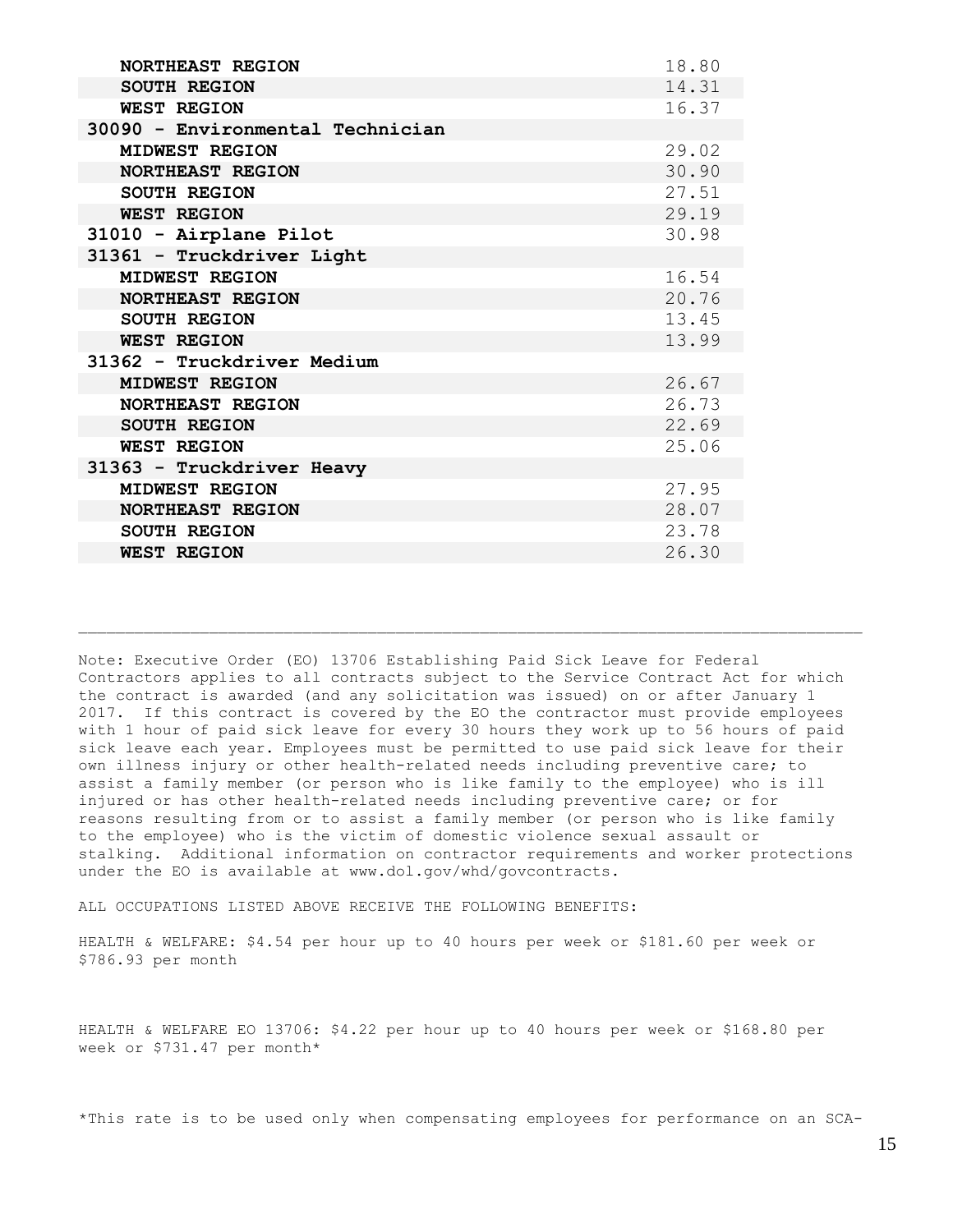covered contract also covered by EO 13706 Establishing Paid Sick Leave for Federal Contractors. A contractor may not receive credit toward its SCA obligations for any paid sick leave provided pursuant to EO 13706.

VACATION: 2 weeks paid vacation after 1 year of service with a contractor or successor 3 weeks after 5 years and 4 weeks after 15 years. Length of service includes the whole span of continuous service with the present contractor or successor wherever employed and with the predecessor contractors in the performance of similar work at the same Federal facility. (Reg. 29 CFR 4.173)

HOLIDAYS: A minimum of ten paid holidays per year: New Year's Day Martin Luther King Jr.'s Birthday Washington's Birthday Memorial Day Independence Day Labor Day Columbus Day Veterans' Day Thanksgiving Day and Christmas Day. (A contractor may substitute for any of the named holidays another day off with pay in accordance with a plan communicated to the employees involved.) (See 29 CFR 4.174)

VACATION (Hawaii): 2 weeks paid vacation after 1 year of service with a contractor or successor; 3 weeks after 10 years and 4 weeks after 15 years. Length of service includes the whole span of continuous service with the present contractor or successor wherever employed and with the predecessor contractors in the performance of similar work at the same Federal facility. (Reg. 29 CFR 4.173)

HEALTH & WELFARE (Hawaii): \$1.94 per hour up to 40 hours per week or \$77.60 per week or \$336.27 per month for all employees on whose behalf the contractor provides health care benefits pursuant to the Hawaii prepaid Health Care Act. For those employees who are not receiving health care benefits mandated by the Hawaii prepaid Health Care Act the new health and welfare benefit rate will be \$4.54 per hour up to 40 hours per week.

HEALTH & WELFARE (Hawaii EO 13706): \$1.63 per hour up to 40 hours per week or \$65. 20 per week or \$282.53 per month for all employees on whose behalf the contractor provides health care benefits pursuant to the Hawaii prepaid Health Care Act. For those employees who are not receiving health care benefits mandated by the Hawaii prepaid Health Care Act the new health and welfare benefit rate will be \$4.22 per hour up to 40 hours per week. \*

\*This rate is to be used only when compensating employees for performance on an SCAcovered contract also covered by EO 13706 Establishing Paid Sick Leave for Federal Contractors. A contractor may not receive credit toward its SCA obligations for any paid sick leave provided pursuant to EO 13706.

\*\* UNIFORM ALLOWANCE \*\*

If employees are required to wear uniforms in the performance of this contract (either by the terms of the Government contract by the employer by the state or local law etc.) the cost of furnishing such uniforms and maintaining (by laundering or dry cleaning) such uniforms is an expense that may not be borne by an employee where such cost reduces the hourly rate below that required by the wage determination. The Department of Labor will accept payment in accordance with the following standards as compliance:

The contractor or subcontractor is required to furnish all employees with an adequate number of uniforms without cost or to reimburse employees for the actual cost of the uniforms. In addition where uniform cleaning and maintenance is made the responsibility of the employee all contractors and subcontractors subject to this wage determination shall (in the absence of a bona fide collective bargaining agreement providing for a different amount or the furnishing of contrary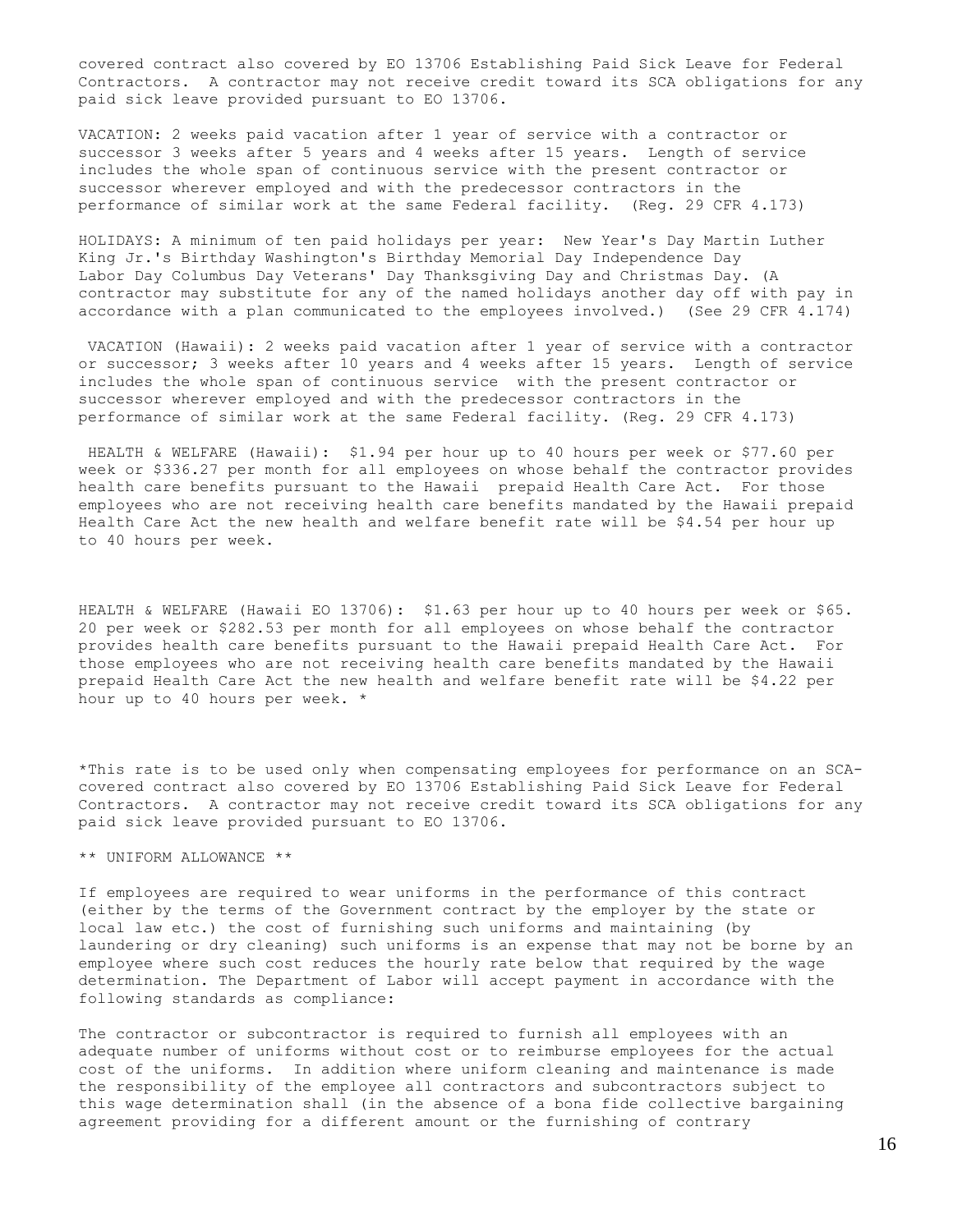affirmative proof as to the actual cost) reimburse all employees for such cleaning and maintenance at a rate of  $$3.35$  per week (or  $$.67$  cents per day). However in those instances where the uniforms furnished are made of ""wash and wear"" materials may be routinely washed and dried with other personal garments and do not require any special treatment such as dry cleaning daily washing or commercial laundering in order to meet the cleanliness or appearance standards set by the terms of the Government contract by the contractor by law or by the nature of the work there is no requirement that employees be reimbursed for uniform maintenance costs.

\*\* SERVICE CONTRACT ACT DIRECTORY OF OCCUPATIONS \*\*

The duties of employees under job titles listed are those described in the ""Service Contract Act Directory of Occupations"" Fifth Edition (Revision 1) dated September 2015 unless otherwise indicated.

REQUEST FOR AUTHORIZATION OF ADDITIONAL CLASSIFICATION AND WAGE RATE

Standard Form 1444 (SF-1444)

### Conformance Process:

The contracting officer shall require that any class of service employee which is not listed herein and which is to be employed under the contract (i.e. the work to be performed is not performed by any classification listed in the wage determination) be classified by the contractor so as to provide a reasonable relationship (i.e. appropriate level of skill comparison) between such unlisted classifications and the classifications listed in the wage determination. Such conformed classes of employees shall be paid the monetary wages and furnished the fringe benefits as are determined (See 29 CFR  $4.6$  (b)(2)(i)). Such conforming procedures shall be initiated by the contractor prior to the performance of contract work by such unlisted class(es) of employees (See 29 CFR  $4.6(b)$  (2)(ii)). The Wage and Hour Division shall make a final determination of conformed classification wage rate and/or fringe benefits which shall be retroactive to the commencement date of the contract (See 29 CFR 4.6(b)(2)(iv)(C)(vi)). When multiple wage determinations are included in a contract a separate SF-1444 should be prepared for each wage determination to which a class(es) is to be conformed.

The process for preparing a conformance request is as follows:

1) When preparing the bid the contractor identifies the need for a conformed occupation(s) and computes a proposed rate(s).

2) After contract award the contractor prepares a written report listing in order the proposed classification title(s) a Federal grade equivalency (FGE) for each proposed classification(s) job description(s) and rationale for proposed wage rate(s) including information regarding the agreement or disagreement of the authorized representative of the employees involved or where there is no authorized representative the employees themselves. This report should be submitted to the contracting officer no later than 30 days after such unlisted class(es) of employees performs any contract work.

3) The contracting officer reviews the proposed action and promptly submits a report of the action together with the agency's recommendations and pertinent information including the position of the contractor and the employees to the Wage and Hour Division U.S. Department of Labor for review (See 29 CFR 4.6(b)(2)(ii)).

4) Within 30 days of receipt the Wage and Hour Division approves modifies or disapproves the action via transmittal to the agency contracting officer or notifies the contracting officer that additional time will be required to process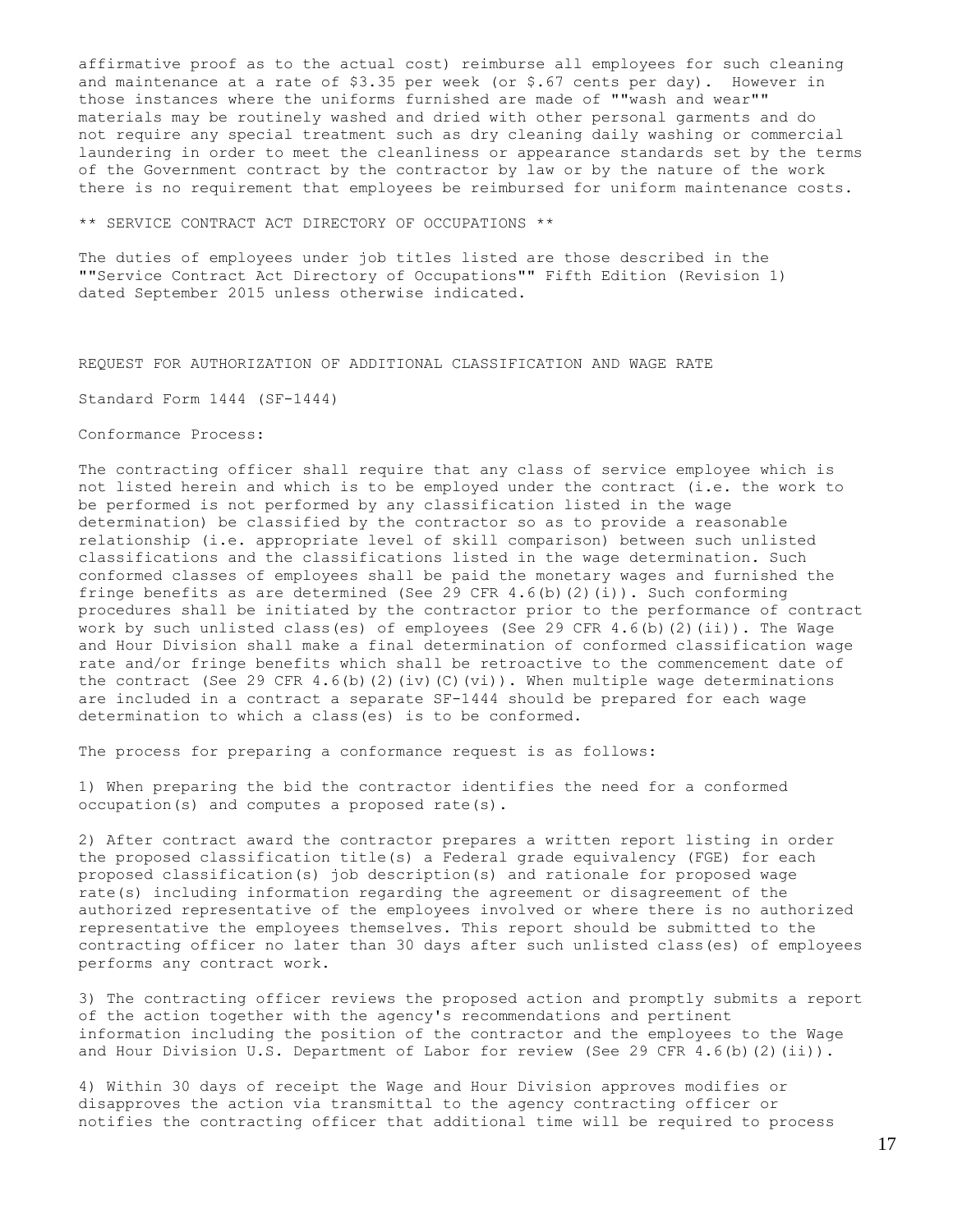the request.

5) The contracting officer transmits the Wage and Hour decision to the contractor.

6) The contractor informs the affected employees.

Information required by the Regulations must be submitted on SF-1444 or bond paper.

When preparing a conformance request the ""Service Contract Act Directory of Occupations"" (the Directory) should be used to compare job definitions to ensure that duties requested are not performed by a classification already listed in the wage determination. Remember it is not the job title but the required tasks that determine whether a class is included in an established wage determination. Conformances may not be used to artificially split combine or subdivide classifications listed in the wage determination.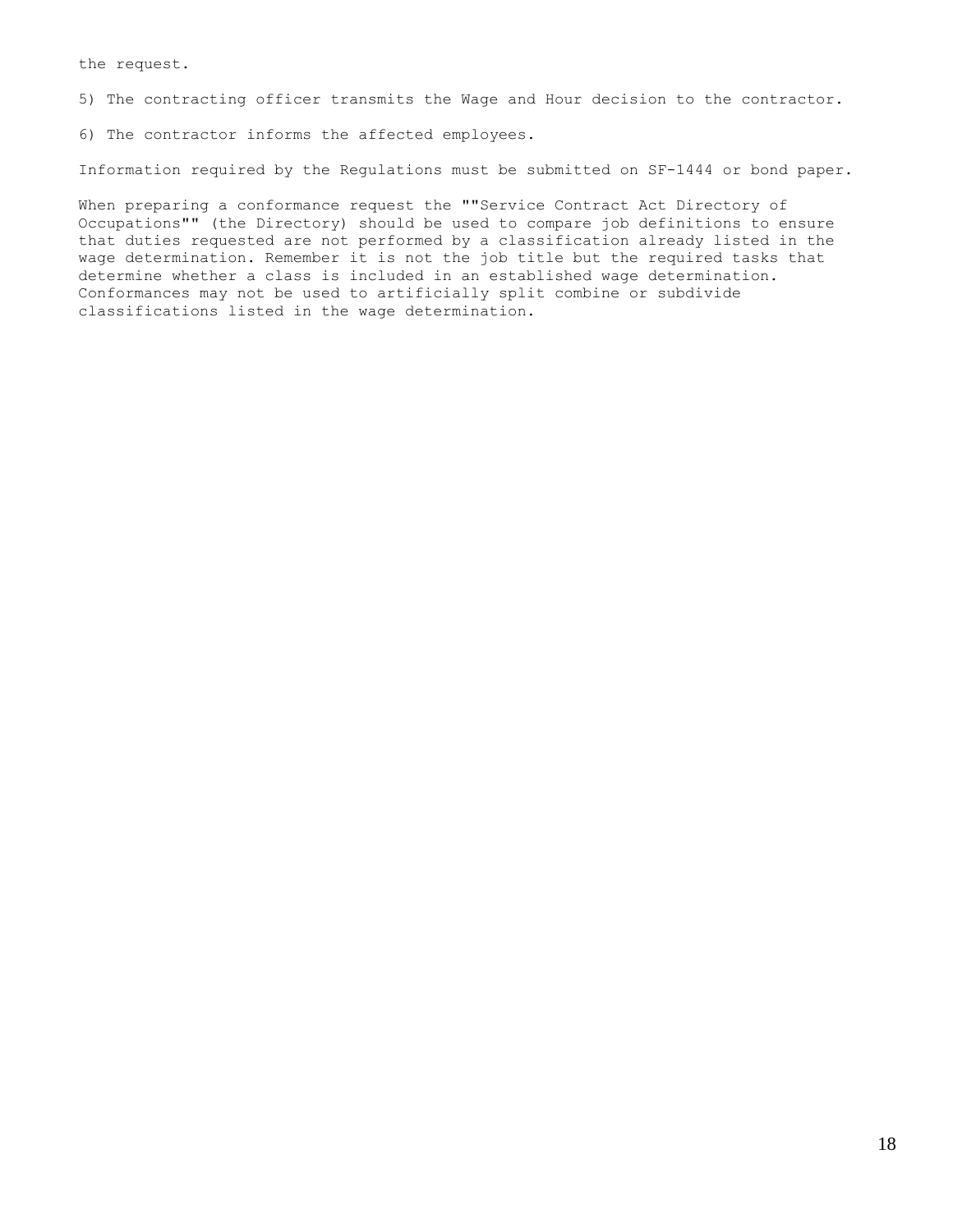<span id="page-18-0"></span>

| REGISTER OF WAGE DETERMINATIONS UNDER  |             | U.S. DEPARTMENT OF LABOR                                |  |
|----------------------------------------|-------------|---------------------------------------------------------|--|
| THE SERVICE CONTRACT ACT               |             | EMPLOYMENT STANDARDS ADMINISTRATION                     |  |
| By direction of the Secretary of Labor |             | WAGE AND HOUR DIVISION                                  |  |
|                                        |             | WASHINGTON D.C. 20210                                   |  |
|                                        |             |                                                         |  |
|                                        |             |                                                         |  |
|                                        |             |                                                         |  |
|                                        |             | Wage Determination No.: 1998-0642                       |  |
| Daniel W. Simms                        | Division of | Revision No.: 45                                        |  |
| Director                               |             | Wage Determinations   Date Of Last Revision: 02/25/2021 |  |
|                                        |             |                                                         |  |

Note: Under Executive Order (EO) 13658 an hourly minimum wage of \$10.95 for calendar year 2021 applies to all contracts subject to the Service Contract Act for which the contract is awarded (and any solicitation was issued) on or after January 1 2015. If this contract is covered by the EO the contractor must pay all workers in any classification listed on this wage determination at least \$10.95 per hour (or the applicable wage rate listed on this wage determination if it is higher) for all hours spent performing on the contract in calendar year 2021. The EO minimum wage rate will be adjusted annually. Additional information on contractor requirements and worker protections under the EO is available at www.dol.gov/whd/govcontracts.

States: Alabama Alaska Arizona Arkansas California Colorado Connecticut District of Columbia Florida Georgia Idaho Illinois Indiana Iowa Kansas Louisiana Maine Maryland Massachusetts Michigan Minnesota Mississippi Missouri Montana Nebraska Nevada New Hampshire New Jersey New Mexico New York North Carolina Ohio Oklahoma Oregon Pennsylvania Rhode Island South Carolina South Dakota Tennessee Texas Utah Virginia Washington West Virginia Wisconsin

Area: Alaska Statewide

Alabama Statewide

Arkansas County of Benton

Arizona Statewide

California - All Counties except : San Joaquin

Colorado Statewide

Connecticut Statewide

District of Columbia Statewide

Florida Statewide

Georgia Statewide

Iowa - All Counties except : Page

Idaho Statewide

Illinois - All Counties except : Peoria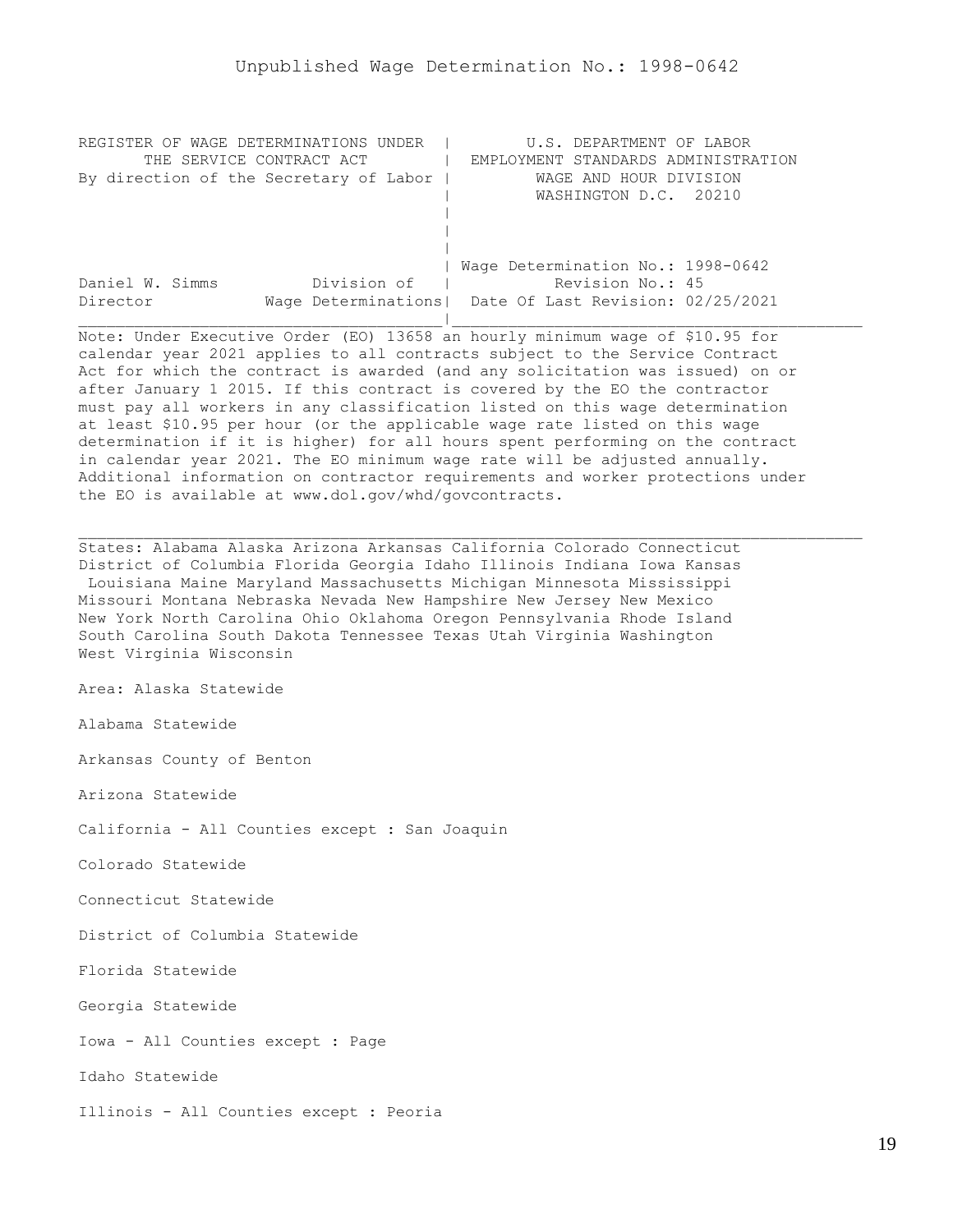Indiana Statewide Kansas Statewide Louisiana Statewide Massachusetts Statewide Maryland Statewide Maine Statewide Michigan Statewide Minnesota - All Counties except : Jackson Missouri Statewide Mississippi Statewide Montana Statewide North Carolina Statewide Nebraska Statewide New Hampshire Statewide New Jersey Statewide New Mexico Statewide Nevada Statewide New York - All Counties except : Monroe New York Ohio - All Counties except : Mahoning Oklahoma Statewide Oregon Statewide Pennsylvania - All Counties except : Dauphin Montgomery Rhode Island Statewide South Carolina Statewide South Dakota Statewide Tennessee - All Counties except : Sumner Williamson Texas - All Counties except : Collin Coryell Lampasas Oldham Utah Statewide Virginia Statewide Washington Statewide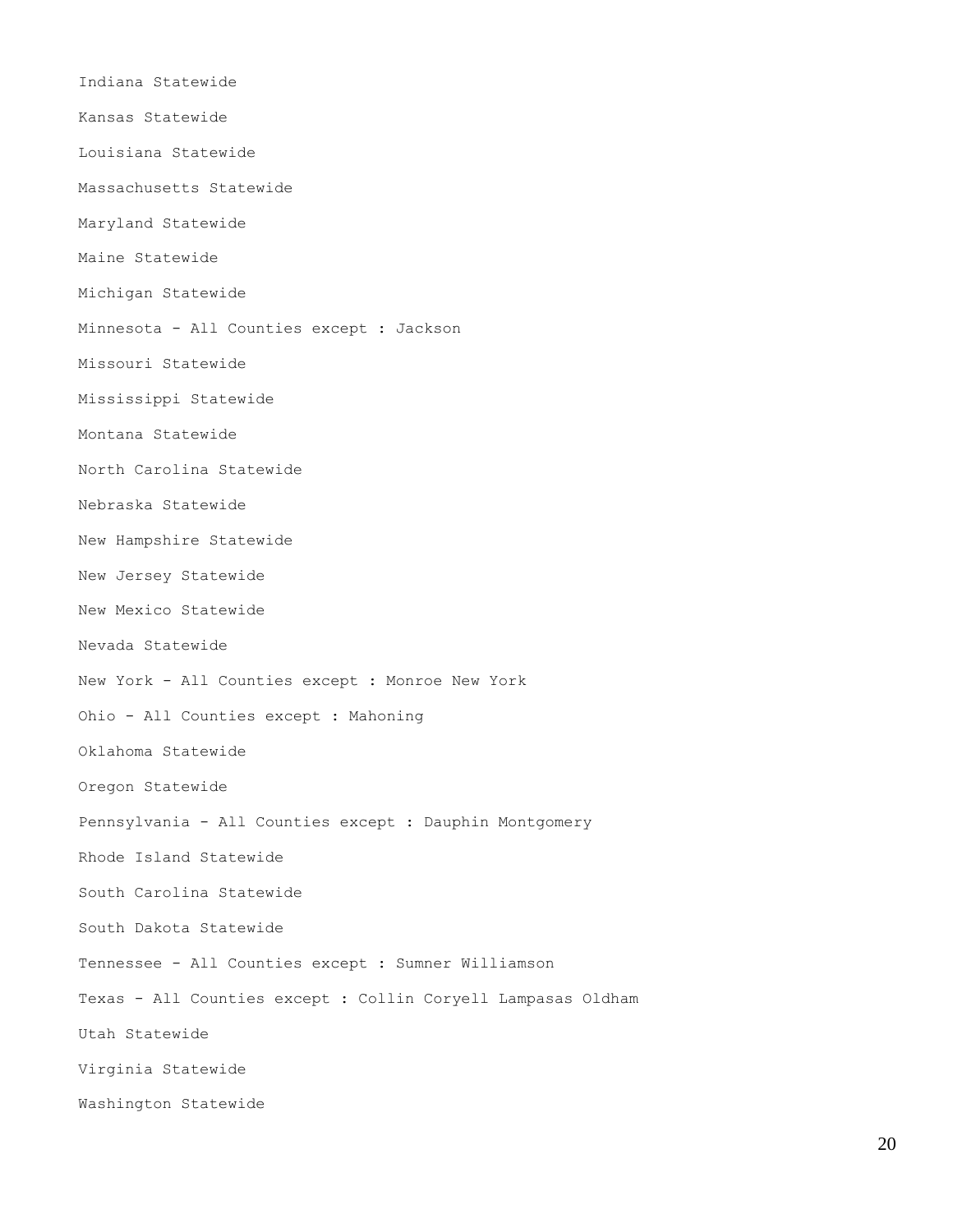Wisconsin Statewide

West Virginia Statewide

\*\*Fringe Benefits Required Follow the Occupational Listing\*\*

Employed on contracts for debt collection services:

| <b>OCCUPATION CODE - TITLE</b>  | FOOTNOTE | RATE  |
|---------------------------------|----------|-------|
| 01030 - Collection Specialist   |          |       |
| Alabama Statewide               |          | 14.68 |
| Alaska                          |          | 19.65 |
| Arizona                         |          | 15.16 |
| Arkansas County of Benton       |          | 18.62 |
| California Counties of Lathrop  |          | 17.79 |
| San Joaquin                     |          |       |
| California-All Counties except: |          | 18.70 |
| Lathrop                         |          |       |
| San Joaquin                     |          |       |
| Colorado Statewide              |          | 17.74 |
| Connecticut Statewide           |          | 19.87 |
| District of Columbia Statewide  |          | 19.02 |
| Florida Statewide               |          | 16.67 |
| Georgia Statewide               |          | 16.17 |
| Idaho Statewide                 |          | 15.44 |
| Illinois All Counties except:   |          | 17.41 |
| Peoria                          |          |       |
| Illinois County of Peoria       |          | 15.70 |
| Indiana Statewide               |          | 16.43 |
| Iowa All Counties except: Page  |          | 15.55 |
| Iowa County of Page             |          | 14.98 |
| Kansas Statewide                |          | 14.27 |
| Louisian Statewide              |          | 14.35 |
| Maine Statewide                 |          | 16.12 |
| Maryland Statewide              |          | 16.34 |
| Massachusetts Statewide         |          | 19.11 |
| Michigan Statewide              |          | 18.51 |
| Minnesota All Counties except:  |          | 19.02 |
| Jackson                         |          |       |
| Minnesota County of Jackson     |          | 13.61 |
| Mississippi Statewide           |          | 13.54 |
| Missouri Statewide              |          | 15.51 |
| Montana                         |          | 14.38 |
| Nebraska Statewide              |          | 14.98 |
| Nevada Statewide                |          | 15.76 |
| New Hampshire Statewide         |          | 17.18 |
| New Jersey Statewide            |          | 18.36 |
| New Mexico Statewide            |          | 14.86 |
| New York All Counties           |          | 15.24 |
| except: Monroe New              |          |       |
| York                            |          |       |
| New York County of Monroe       |          | 16.81 |

21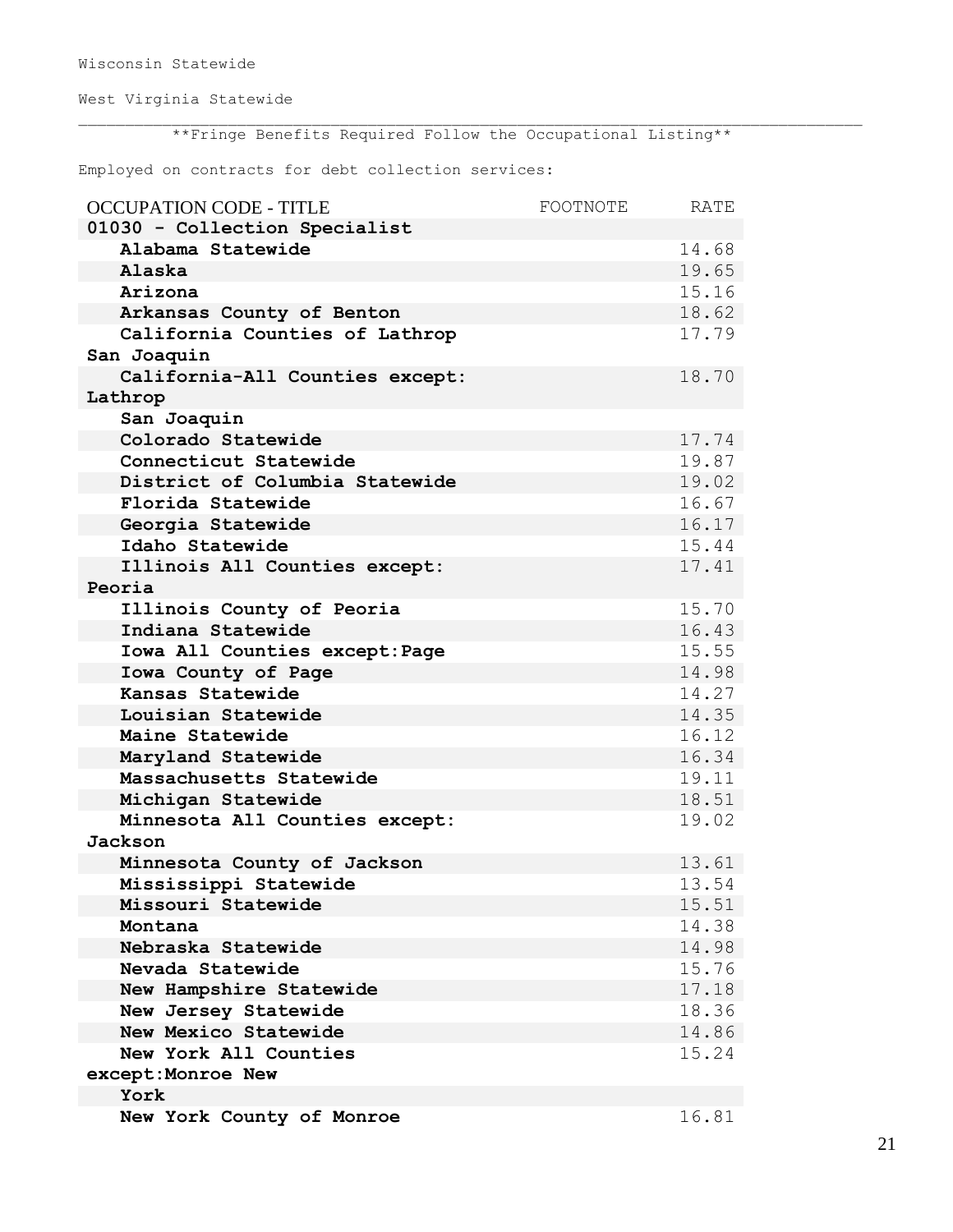| New York County of New York       |           | 20.62 |
|-----------------------------------|-----------|-------|
| North Carolina Statewide          |           | 16.12 |
| Ohio All Counties except:         |           | 15.12 |
|                                   |           |       |
| Mahoning                          |           | 16.58 |
| Ohio County of Mahoning           |           |       |
| Oklahoma Statewide                |           | 14.93 |
| Oregon Statewide                  |           | 16.58 |
| Pennsylvania All Counties         |           | 15.57 |
| except: Dauphin                   |           |       |
| Montgomery Ft. Washington         |           |       |
| Pennsylvania Counties of Ft.      |           | 15.84 |
| Washington                        |           |       |
| Montgomery                        |           |       |
| Pennsylvania County of Dauphin    |           | 16.35 |
| Rhode Island Statewide            |           | 17.06 |
| South Carolina Statewide          |           | 15.32 |
| South Dakota Statewide            |           | 13.97 |
| Tennessee All Counties except:    |           | 15.74 |
| Sumner                            |           |       |
| Williamson                        |           |       |
| Tennessee Counties of Sumner      |           | 16.32 |
| Williamson                        |           |       |
| Texas                             | County of | 14.30 |
|                                   | Coryell   |       |
| Texas All Counties except: Collin |           | 17.05 |
| Corryell                          |           |       |
| LampasasOldham                    |           |       |
| Texas County of Collin            |           | 18.93 |
| Texas County of Llampasas         |           | 15.19 |
| Texas County of Oldham            |           | 12.85 |
| Utah Statewide                    |           | 15.70 |
| Virginia Statewide                |           | 16.03 |
| Washington Statewide              |           | 17.90 |
| West Virginia Statewide           |           | 13.74 |
| Wisconsin Statewide               |           | 16.23 |

Note: Executive Order (EO) 13706 Establishing Paid Sick Leave for Federal Contractors applies to all contracts subject to the Service Contract Act for which the contract is awarded (and any solicitation was issued) on or after January 1 2017. If this contract is covered by the EO the contractor must provide employees with 1 hour of paid sick leave for every 30 hours they work up to 56 hours of paid sick leave each year. Employees must be permitted to use paid sick leave for their own illness injury or other health-related needs including preventive care; to assist a family member (or person who is like family to the employee) who is ill injured or has other health-related needs including preventive care; or for reasons resulting from or to assist a family member (or person who is like family to the employee) who is the victim of domestic violence sexual assault or stalking. Additional information on contractor requirements and worker protections under the EO is available at www.dol.gov/whd/govcontracts.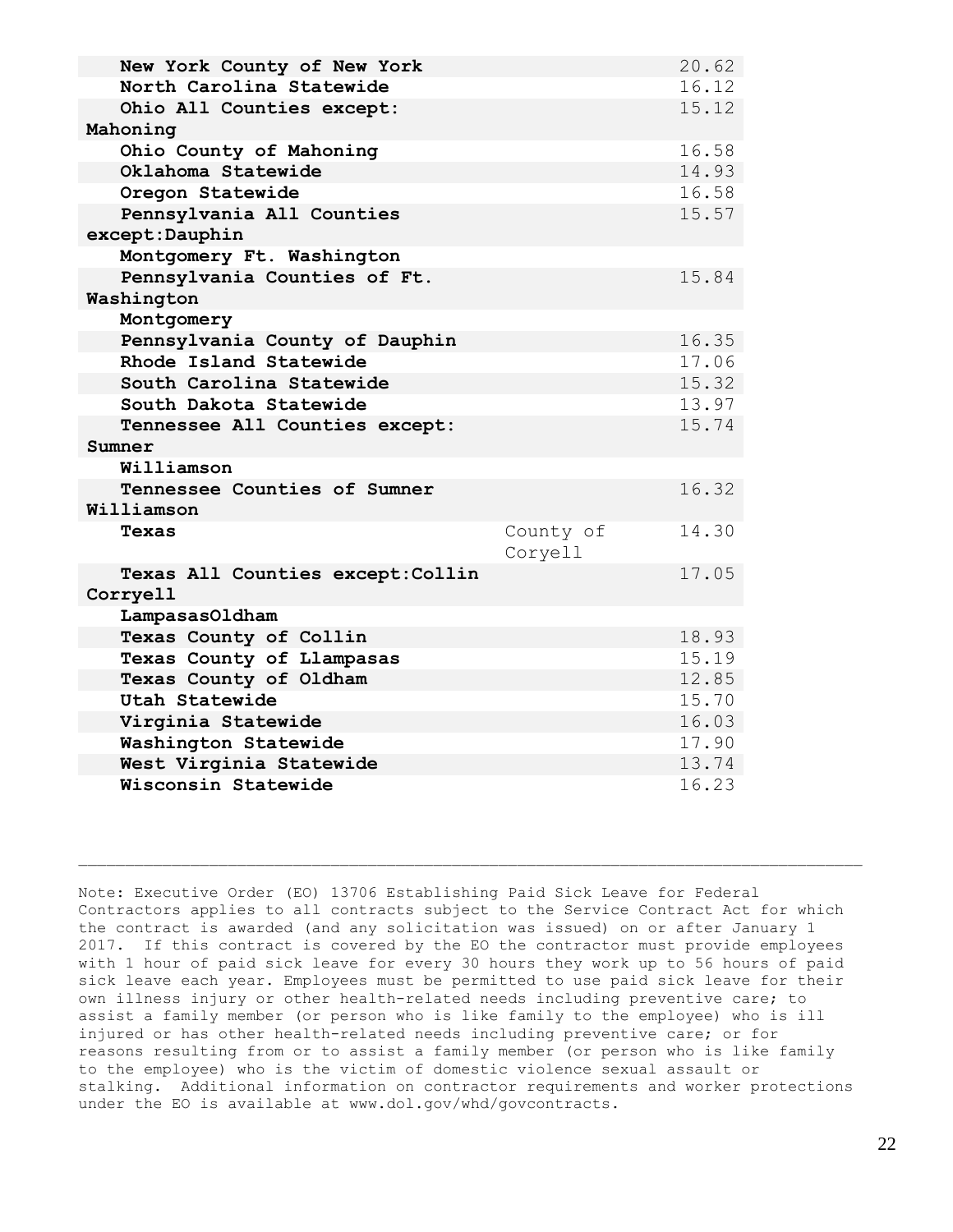### ALL OCCUPATIONS LISTED ABOVE RECEIVE THE FOLLOWING BENEFITS:

HEALTH & WELFARE: \$4.54 per hour up to 40 hours per week or \$181.60 per week or \$786.93 per month

HEALTH & WELFARE EO 13706: \$4.22 per hour up to 40 hours per week or \$168.80 per week or \$731.47 per month\*

\*This rate is to be used only when compensating employees for performance on an SCAcovered contract also covered by EO 13706 Establishing Paid Sick Leave for Federal Contractors. A contractor may not receive credit toward its SCA obligations for any paid sick leave provided pursuant to EO 13706.

VACATION: 2 weeks paid vacation after 1 year of service with a contractor or successor 3 weeks after 5 years and 4 weeks after 15 years. Length of service includes the whole span of continuous service with the present contractor or successor wherever employed and with the predecessor contractors in the performance of similar work at the same Federal facility. (Reg. 29 CFR 4.173)

HOLIDAYS: A minimum of ten paid holidays per year: New Year's Day Martin Luther King Jr.'s Birthday Washington's Birthday Memorial Day Independence Day Labor Day Columbus Day Veterans' Day Thanksgiving Day and Christmas Day. (A contractor may substitute for any of the named holidays another day off with pay in accordance with a plan communicated to the employees involved.) (See 29 CFR 4.174)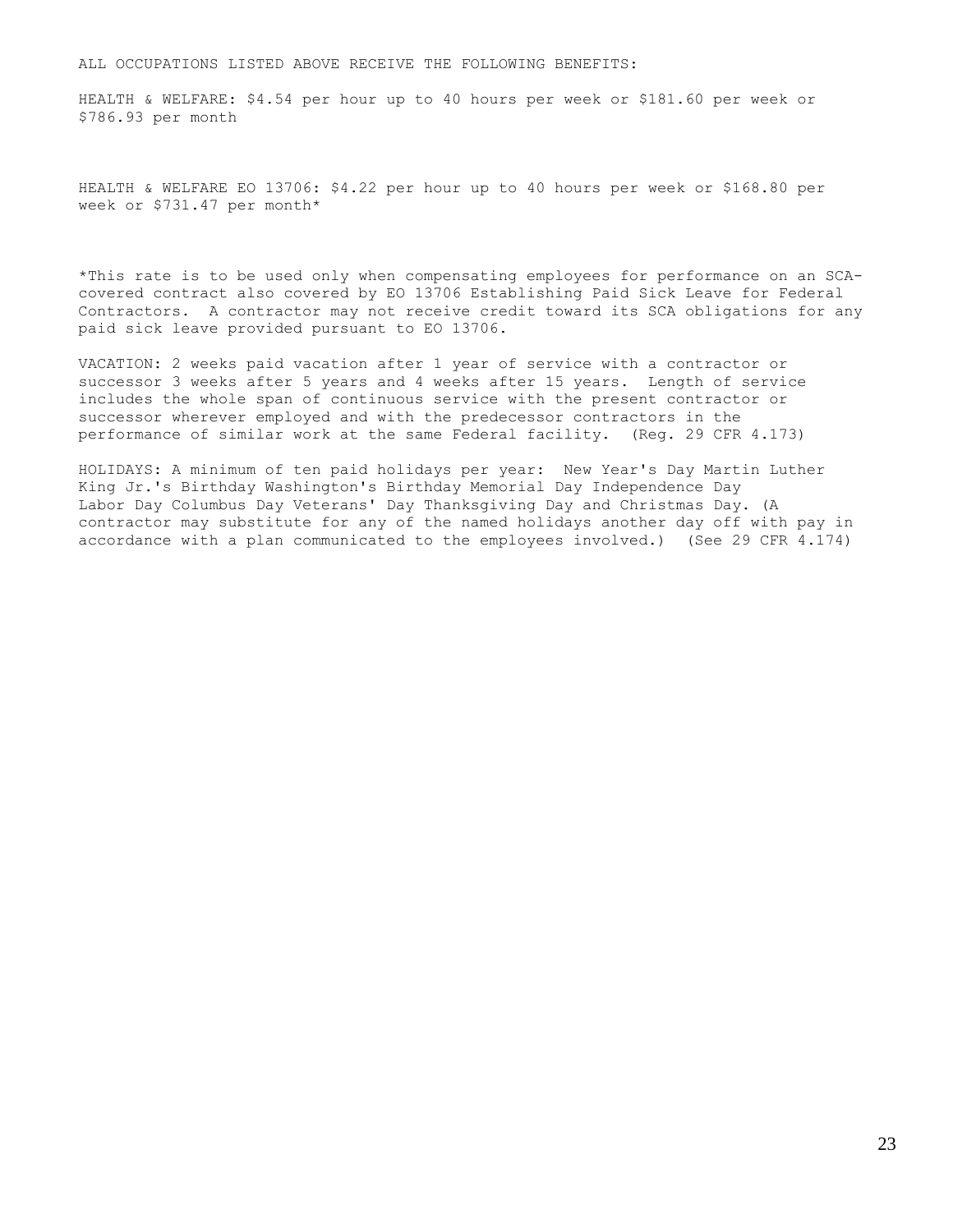<span id="page-23-0"></span>

| REGISTER OF WAGE DETERMINATIONS UNDER  | U.S. DEPARTMENT OF LABOR                                |
|----------------------------------------|---------------------------------------------------------|
| THE SERVICE CONTRACT ACT               | EMPLOYMENT STANDARDS ADMINISTRATION                     |
| By direction of the Secretary of Labor | WAGE AND HOUR DIVISION                                  |
|                                        | WASHINGTON D.C. 20210                                   |
|                                        |                                                         |
|                                        |                                                         |
|                                        |                                                         |
|                                        | Wage Determination No.: 2007-0134                       |
| Division of<br>Daniel W. Simms         | Revision No.: 19                                        |
| Director                               | Wage Determinations   Date Of Last Revision: 05/12/2021 |
|                                        |                                                         |

Note: Under Executive Order (EO) 13658 an hourly minimum wage of \$10.95 for calendar year 2021 applies to all contracts subject to the Service Contract Act for which the contract is awarded (and any solicitation was issued) on or after January 1 2015. If this contract is covered by the EO the contractor must pay all workers in any classification listed on this wage determination at least \$10.95 per hour (or the applicable wage rate listed on this wage determination if it is higher) for all hours spent performing on the contract in calendar year 2021. The EO minimum wage rate will be adjusted annually. Additional information on contractor requirements and worker protections under the EO is available at www.dol.gov/whd/govcontracts.

States: Delaware District of Columbia Florida Georgia Maryland New Jersey North Carolina South Carolina Virginia

Area: District of Columbia Statewide

Delaware Statewide

Florida Statewide

Georgia Statewide

Maryland Counties of Caroline Dorchester Kent Queen Anne's Somerset Talbot Wicomico Worcester

North Carolina Statewide

New Jersey Counties of Atlantic Burlington Cape May Ocean

South Carolina Statewide

Virginia Statewide The area of application covers the area from South of the line between Monmouth and Ocean Counties New Jersey down to the tip of Southern Florida.

\*\*Fringe Benefits Required Follow the Occupational Listing\*\*

| <b>OCCUPATION CODE - TITLE</b> | FOOTNOTE | RATE. |
|--------------------------------|----------|-------|
| 47040 - Diver                  |          |       |
| Southern Counties in New       |          | 48.15 |
| Jersey Delaware                |          |       |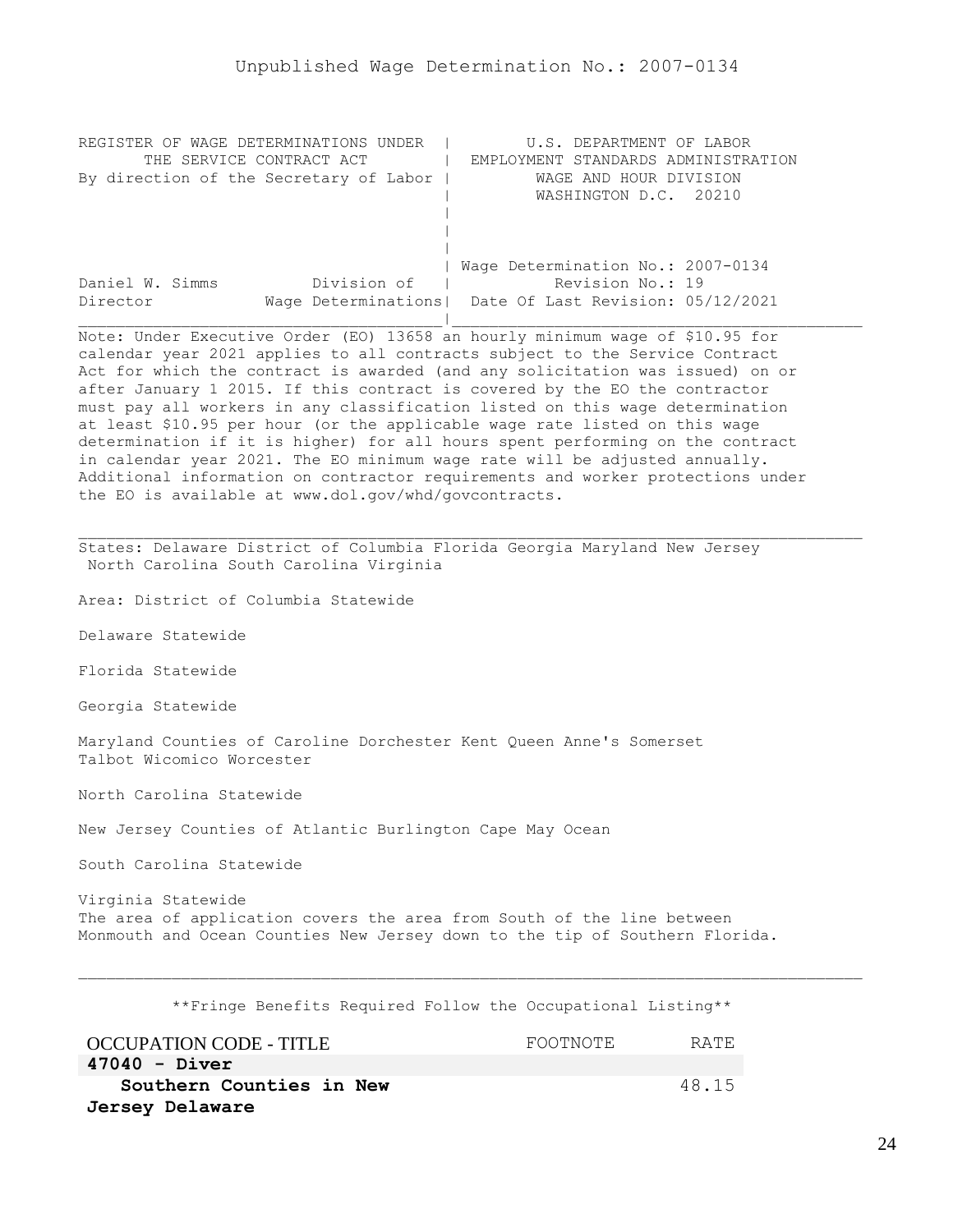| (Statewide) Eastern Shore of<br>Maryland     |       |                 |       |
|----------------------------------------------|-------|-----------------|-------|
| Statewide: Florida Georgia<br>North Carolina |       |                 | 39.85 |
| South Carolina and Virginia                  |       |                 |       |
| Washington D.C.                              |       |                 | 50.08 |
| $47041$ - Diver Tender                       |       |                 |       |
| <b>Southern Counties in New</b>              |       |                 | 38.80 |
| Jersey Delaware                              |       |                 |       |
| (Statewide) Eastern Shore of                 |       |                 |       |
| Maryland                                     |       |                 |       |
| Statewide:                                   | North | Florida Georgia | 35.86 |
| Carolina South Carolina and<br>Virginia      |       |                 |       |
| Washington D.C.                              |       |                 | 30.35 |
|                                              |       |                 |       |

Note: Executive Order (EO) 13706 Establishing Paid Sick Leave for Federal Contractors applies to all contracts subject to the Service Contract Act for which the contract is awarded (and any solicitation was issued) on or after January 1 2017. If this contract is covered by the EO the contractor must provide employees with 1 hour of paid sick leave for every 30 hours they work up to 56 hours of paid sick leave each year. Employees must be permitted to use paid sick leave for their own illness injury or other health-related needs including preventive care; to assist a family member (or person who is like family to the employee) who is ill injured or has other health-related needs including preventive care; or for reasons resulting from or to assist a family member (or person who is like family to the employee) who is the victim of domestic violence sexual assault or stalking. Additional information on contractor requirements and worker protections under the EO is available at www.dol.gov/whd/govcontracts.

ALL OCCUPATIONS LISTED ABOVE RECEIVE THE FOLLOWING BENEFITS:

Florida (Statewide); Georgia (Statewide); North Carolina (Statewide); South Carolina (Statewide); and Virginia (Statewide)

HEALTH & WELFARE: \$4.54 per hour up to 40 hours per week or \$181.60 per week or \$786.93 per month

HEALTH & WELFARE EO 13706: \$4.22 per hour up to 40 hours per week or \$168.80 per week or \$731.47 per month\*

\*This rate is to be used only when compensating employees for performance on an SCAcovered contract also covered by EO 13706 Establishing Paid Sick Leave for Federal Contractors. A contractor may not receive credit toward its SCA obligations for any paid sick leave provided pursuant to EO 13706.

VACATION: 2 weeks paid vacation after 1 year of service with a contractor or successor; 3 weeks after 5 years and 4 weeks after 15 years. Length of service includes the whole span of continuous service with the present contractor or successor wherever employed and with the predecessor contractors in the performance of similar work at the same Federal facility. (Reg. 29 CFR 4.173)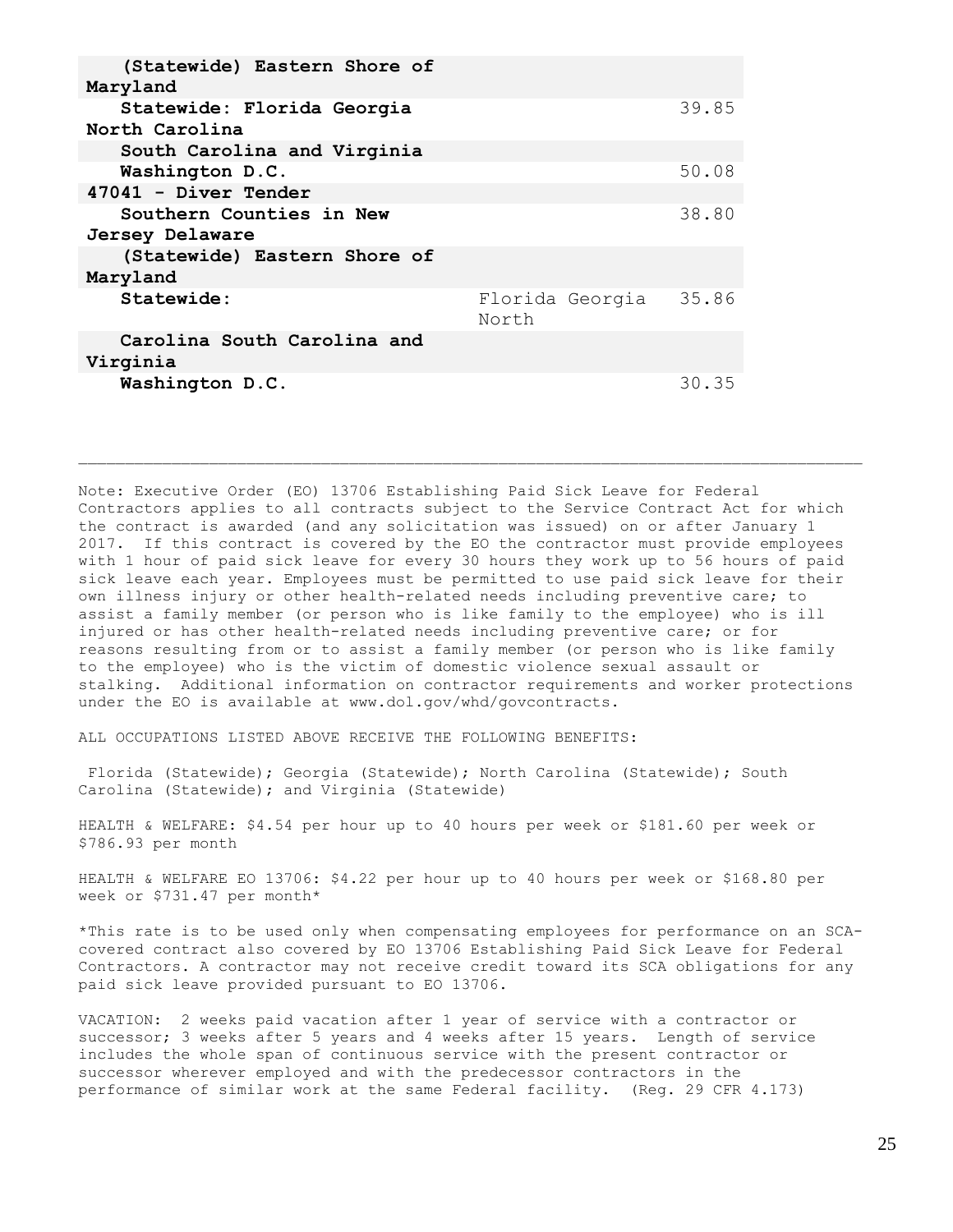HOLIDAYS: A minimum of ten paid holidays per year New Year's Day Martin Luther King Jr.'s Birthday Washington's Birthday Memorial Day Independence Day Labor Day Columbus Day Veterans' Day Thanksgiving Day and Christmas Day. (A contractor may substitute for any of the named holidays another day off with pay in accordance with a plan communicated to the employees involved.) (See 29 CFR 4.174)

Southern Counties in New Jersey the entire state of Delaware and the Eastern Shore of Maryland:

| Health and Welfare  |        | \$9.30 |        |
|---------------------|--------|--------|--------|
| Vacation            |        |        | \$3.20 |
| Pension             |        |        | \$7.99 |
| Annuity Fund        |        | \$7.53 |        |
| 401 Savings Plan    |        | \$0.50 |        |
| Apprenticeship Fund | \$0.45 |        |        |
| C.I.T.F.            |        |        | \$0.10 |

| Washington D.C:                      |        |        |        |
|--------------------------------------|--------|--------|--------|
| Health and Welfare                   |        | \$4.54 |        |
| Pension                              |        |        | \$3.08 |
| Apprenticeship Fund                  | \$0.50 |        |        |
| Annuity Fund                         |        | \$0.07 |        |
| Industry Promo Fund                  | \$0.03 |        |        |
| U.B.C. National Training Fund        |        | \$0.10 |        |
| ** UNIFORM ALLOWANCE<br>$\star\star$ |        |        |        |

If employees are required to wear uniforms in the performance of this contract (either by the terms of the Government contract by the employer by the state or local law etc.) the cost of furnishing such uniforms and maintaining (by laundering or dry cleaning) such uniforms is an expense that may not be borne by an employee where such cost reduces the hourly rate below that required by the wage determination. The Department of Labor will accept payment in accordance with the following standards as compliance:

The contractor or subcontractor is required to furnish all employees with an adequate number of uniforms without cost or to reimburse employees for the actual cost of the uniforms. In addition where uniform cleaning and maintenance is made the responsibility of the employee all contractors and subcontractors subject to this wage determination shall (in the absence of a bona fide collective bargaining agreement providing for a different amount or the furnishing of contrary affirmative proof as to the actual cost) reimburse all employees for such cleaning and maintenance at a rate of \$3.35 per week (or \$.67 cents per day). However in those instances where the uniforms furnished are made of ""wash and wear"" materials may be routinely washed and dried with other personal garments and do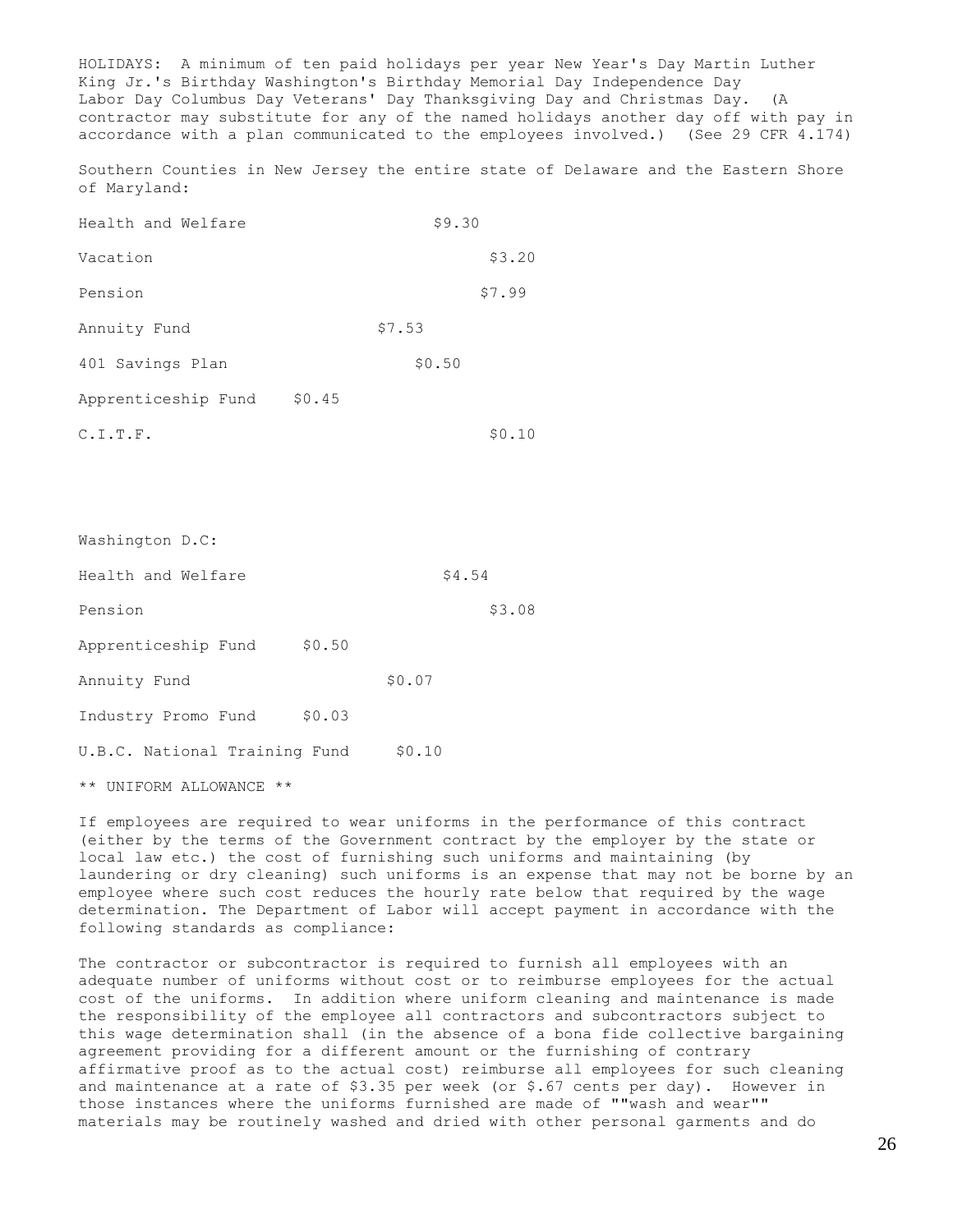not require any special treatment such as dry cleaning daily washing or commercial laundering in order to meet the cleanliness or appearance standards set by the terms of the Government contract by the contractor by law or by the nature of the work there is no requirement that employees be reimbursed for uniform maintenance costs.

\*\* SERVICE CONTRACT ACT DIRECTORY OF OCCUPATIONS \*\*

The duties of employees under job titles listed are those described in the ""Service Contract Act Directory of Occupations"" Fifth Edition (Revision 1) dated September 2015 unless otherwise indicated.

REQUEST FOR AUTHORIZATION OF ADDITIONAL CLASSIFICATION AND WAGE RATE

Standard Form 1444 (SF-1444)

Conformance Process:

The contracting officer shall require that any class of service employee which is not listed herein and which is to be employed under the contract (i.e. the work to be performed is not performed by any classification listed in the wage determination) be classified by the contractor so as to provide a reasonable relationship (i.e. appropriate level of skill comparison) between such unlisted classifications and the classifications listed in the wage determination. Such conformed classes of employees shall be paid the monetary wages and furnished the fringe benefits as are determined (See 29 CFR  $4.6$  (b)(2)(i)). Such conforming procedures shall be initiated by the contractor prior to the performance of contract work by such unlisted class(es) of employees (See 29 CFR  $4.6(b)$  (2)(ii)). The Wage and Hour Division shall make a final determination of conformed classification wage rate and/or fringe benefits which shall be retroactive to the commencement date of the contract (See 29 CFR 4.6(b)(2)(iv)(C)(vi)). When multiple wage determinations are included in a contract a separate SF-1444 should be prepared for each wage determination to which a class(es) is to be conformed.

The process for preparing a conformance request is as follows:

1) When preparing the bid the contractor identifies the need for a conformed occupation(s) and computes a proposed rate(s).

2) After contract award the contractor prepares a written report listing in order the proposed classification title(s) a Federal grade equivalency (FGE) for each proposed classification(s) job description(s) and rationale for proposed wage rate(s) including information regarding the agreement or disagreement of the authorized representative of the employees involved or where there is no authorized representative the employees themselves. This report should be submitted to the contracting officer no later than 30 days after such unlisted class(es) of employees performs any contract work.

3) The contracting officer reviews the proposed action and promptly submits a report of the action together with the agency's recommendations and pertinent information including the position of the contractor and the employees to the Wage and Hour Division U.S. Department of Labor for review (See 29 CFR 4.6(b)(2)(ii)).

4) Within 30 days of receipt the Wage and Hour Division approves modifies or disapproves the action via transmittal to the agency contracting officer or notifies the contracting officer that additional time will be required to process the request.

5) The contracting officer transmits the Wage and Hour decision to the contractor.